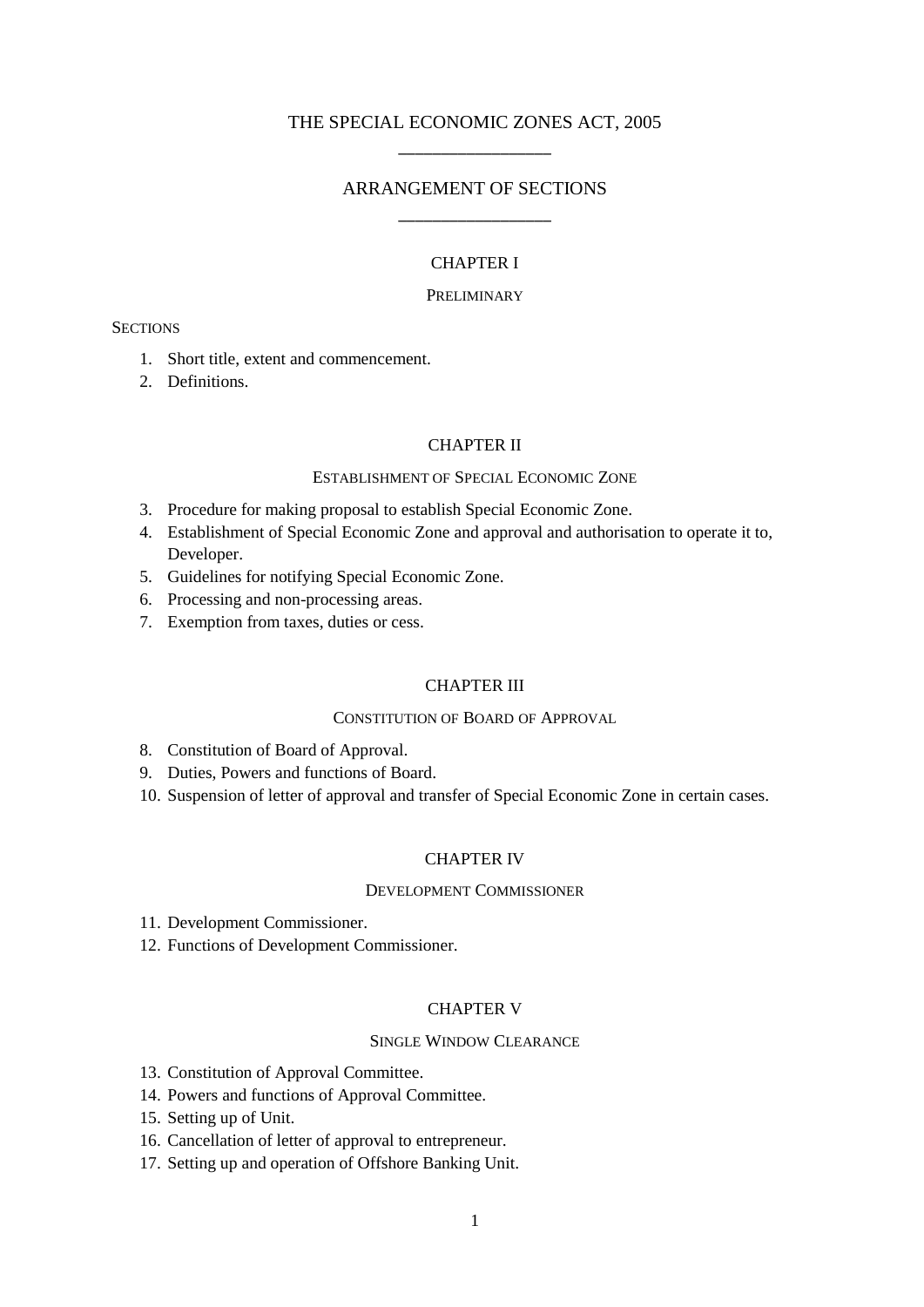### **SECTIONS**

- 18. Setting up of International Financial Services Centre.
- 19. Single application form, return, etc.
- 20. Agency to inspect.
- 21. Single enforcement officer or agency for notified offences.
- 22. Investigation, inspection, search or seizure.
- 23. Designated Courts to try suits and notified offences.
- 24. Appeal to High Court.
- 25. Offences by companies.

### CHAPTE VI

### SPECIAL FISCAL PROVISIONS FOR SPECIAL ECONOMIC ZONES

- 26. Exemptions, drawbacks and concessions to every Developer and entrepreneur.
- 27. Provisions of Income-tax Act, 1961 to apply with certain modification in relation to Developers and entrepreneurs.
- 28. Duration of goods or services in Special Economic Zones.
- 29. Transfer of ownership and removal of goods.
- 30. Domestic clearance by Units.

# CHAPTER VII

#### SPECIAL ECONOMIC ZONE AUTHORITY

- 31. Constitution of Authority.
- 32. Officers of Authority and other staff.
- 33. Special provision for transfer of officers or other employees to Authority.
- 34. Functions of Authority.
- 35. Grants and loans by Central Government.
- 36. Constitution of Fund and its application.
- 37. Accounts and audit.
- 38. Directions by Central Government.
- 39. Returns and reports.
- 40. Power to supersede Authority.
- 41. Members, officers and other employees of Authority to be public servants.

#### CHAPTER VIII

#### **MISCELLANEOUS**

- 42. Reference of dispute.
- 43. Limitation.
- 44. Applicability of provisions of this Act to existing Special Economic Zones.
- 45. Person to whom a communication may be sent under this Act.
- 46. Identity Card.
- 47. Authorities responsible for administration.
- 48. Protection of action taken in good faith.
- 49. Power to modify provisions of this Act or other enactments in relation to Special Economic Zones.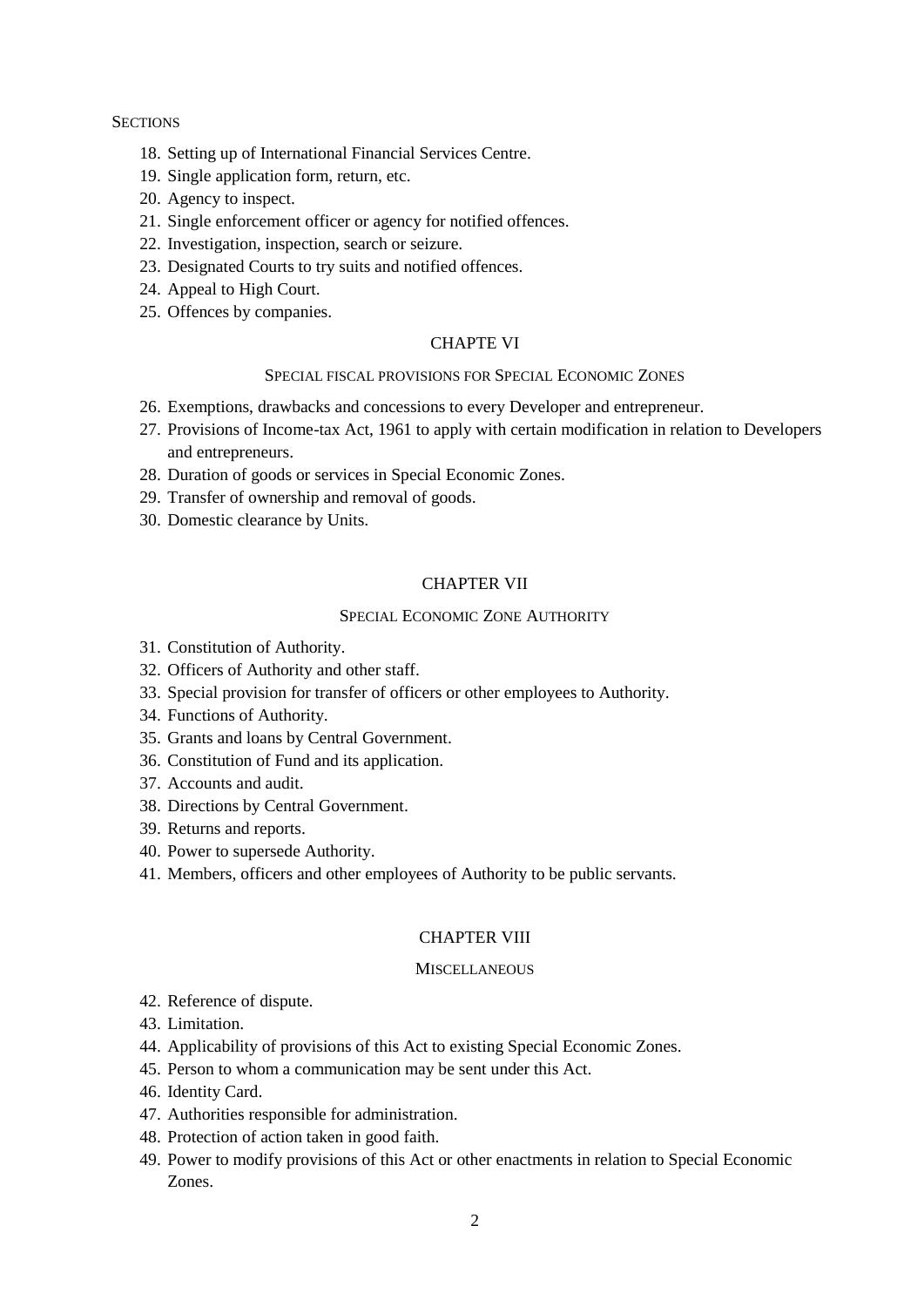# **SECTIONS**

- 50. Power of State Government to grant exemption.
- 51. Act to have overriding effect.
- 52. Certain provisions not to apply.
- 53. Special Economic Zones to be ports, airports, inland container depots, land stations, etc., in certain cases.
- 54. Amendment to First Schedule.
- 55. Power to make rules.
- 56. Power to remove difficulties.
- 57. Amendment of certain enactments.
- 58. Savings.

THE FIRST SCHEDULE. THE SECOND SCHEDULE. THE THIRD SCHEDULE.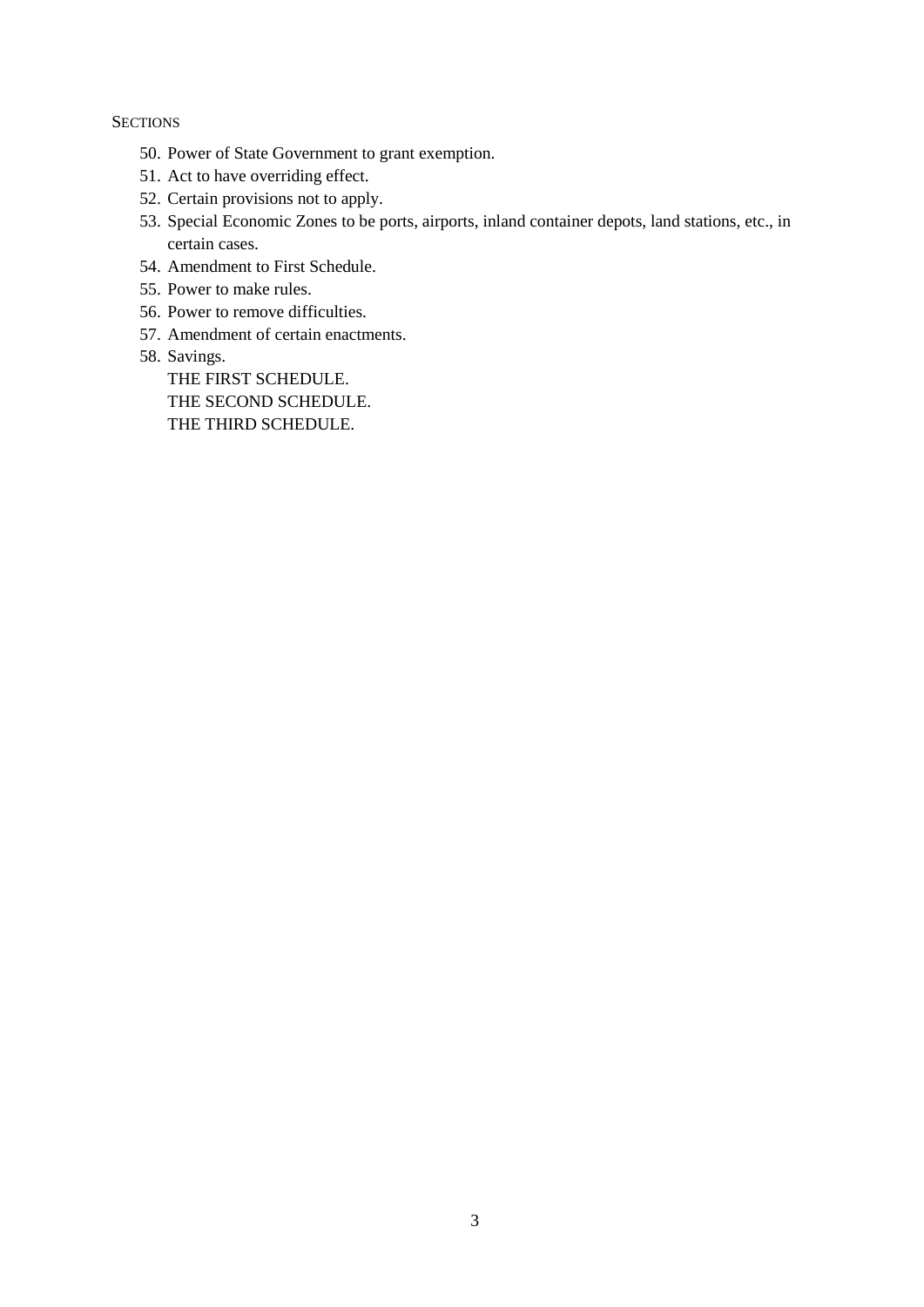# THE SPECIAL ECONOMIC ZONES ACT, 2005

# ACT NO. 28 OF 2005

### [23*rd June*, 2005.]

An Act to provide for the establishment, development and management of the Special Economic Zones for the promotion of exports and for matters connected therewith or incidental thereto.

BE it enacted by Parliament in the Fifty-sixth Year of the Republic of India as follows:**—**

#### CHAPTER I

### PRELIMINARY

**1. Short title, extent and commencement.—**(*1*) This Act may be called the Special Economic Zones Act, 2005.

(*2*) It extends to the whole of India.

1

 $(3)$  It shall come into force on such date<sup>1</sup> as the Central Government may, by notification in the Official Gazette, appoint, and different dates may be appointed for different provisions of this Act and any reference in any such provision to the commencement of this Act shall be construed as a reference to the coming into force of that provision.

**2. Definitions.—**In this Act, unless the context otherwise requires,**—**

(*a*) "appointed day" with reference to a Special Economic Zone means the date on which the Special Economic Zone is notified by the Central Government under sub-section (*1*) of section 4;

(*b*) "Approval Committee" means an Approval Committee constituted under sub-section (*1*) of section 13;

(*c*) "authorised operations" means operations which may be authorised under sub-section (*2*) of section 4 and sub-section (*9*) of section 15;

(*d*) "Authority" means a Special Economic Zone Authority constituted under sub-section (*1*) of section 31;

(*e*) "Board" means the Board of Approval constituted under sub-section (*1*) of section 8;

(*f*) "Co-Developer" means a person who, or a State Government which, has been granted by the Central Government a letter of approval under sub-section (*12*) of section 3;

(*g*) "Developer" means a person who, or a State Government which, has been granted by the Central Government a letter of approval under sub-section (*10*) of section 3 and includes an Authority and a Co-Developer;

(*h*) "Development Commissioner" means the Development Commissioner appointed for one or more Special Economic Zones under sub-section (*1*) of section 11;

(*i*) "Domestic Tariff Area" means the whole of India (including the territorial waters and continental shelf) but does not include the areas of the Special Economic Zones;

(*j*) "entrepreneur" means a person who has been granted a letter of approval by the Development Commissioner under sub-section (*9*) of section 15;

(*k*) "existing Special Economic Zone" means every Special Economic Zone which is in existence on or before the commencement of this Act;

<sup>1. 10</sup>th February, 2006 (ss. 1, 2, 3, 4, 5, 6, 7, 8, 9, 10, 11, 12, 13, 14, 15, 16, 17, 18, 19, 25, 26, 27, 28, 29, 30, 42, 43, 44, 45, 46, 47, 48, 49, 50, 51, 52, 53, 54, 55, 56, 57 and 58), *vide* notification No. S.O. 196(E), dated 10th February, 2006, *see* Gazette of India, Extraordinary, Part II, sec. 3(*ii*).

<sup>1</sup>st October, 2008 (ss. 31, 32, 33, 34, 35, 36, 37, 38, 39, 40 and 41), *vide* notification No.S.O.2320(E), dated 1st October, 2008, *see* Gazette of India, Extraordinary, Part II, sec 3(*ii*).

<sup>13</sup>th January, 2010 (ss. 20, 21 and 22), *vide* notification No. S.O. 75(E), dated 13th January, 2010, *see* Gazette of India, Extraordinary, Part II, sec. 3(*ii*).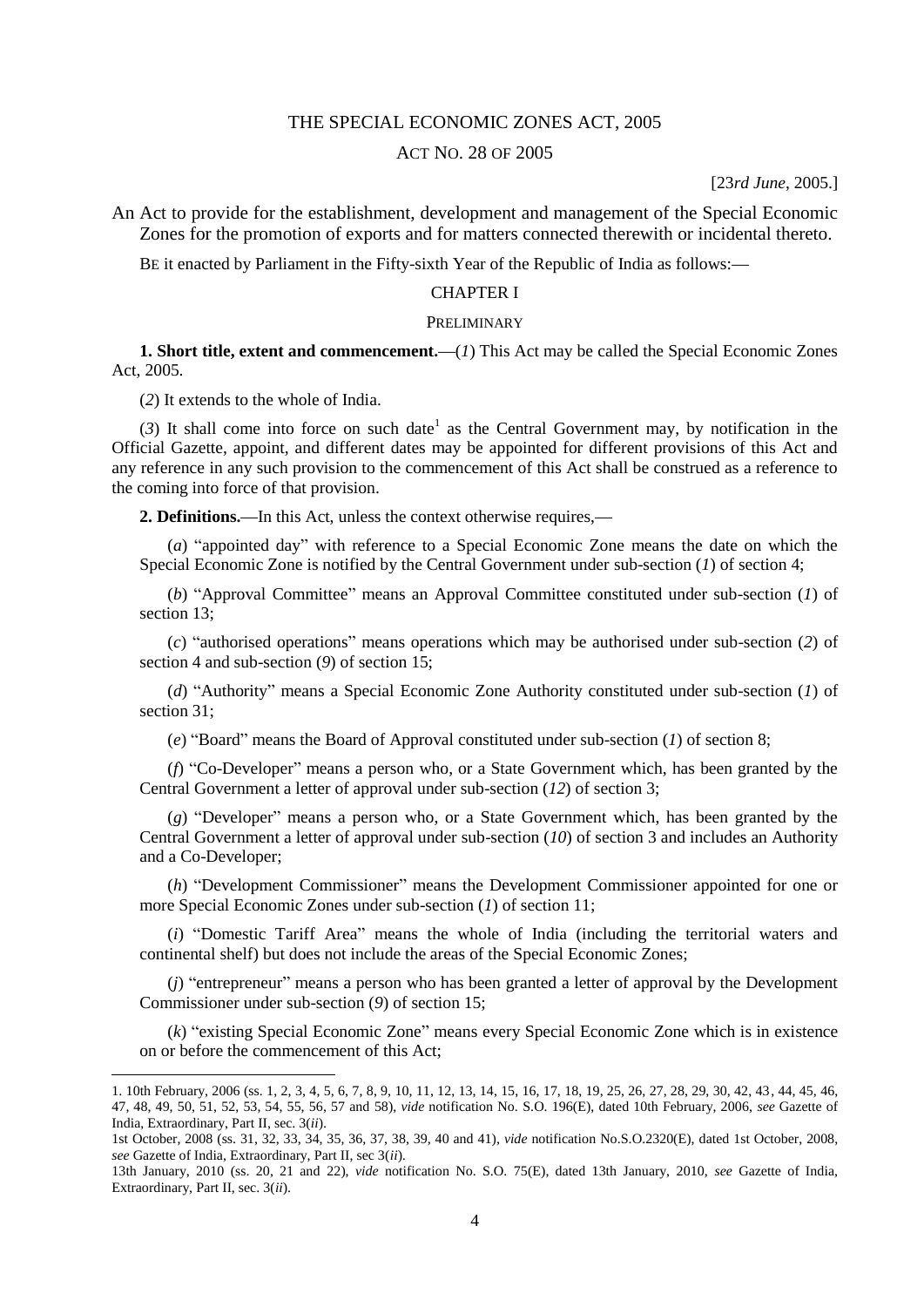(*l*) "existing Unit" means every Unit which has been set up on or before the commencement of this Act in an existing Special Economic Zone;

(*m*) "export" means**—**

(*i*) taking goods, or providing services, out of India, from a Special Economic Zone, by land, sea or air or by any other mode, whether physical or otherwise; or

(*ii*) supplying goods, or providing services, from the Domestic Tariff Area to a Unit or Developer; or

(*iii*) supplying goods, or providing services, from one Unit to another Unit or Developer, in the same or different Special Economic Zone;

(*n*) "Free Trade and Warehousing Zone" means a Special Economic Zone wherein mainly trading and warehousing and other activities related thereto are carried on;

(*o*) "import" means**—**

(*i*) bringing goods or receiving services, in a Special Economic Zone, by a Unit or Developer from a place outside India by land, sea or air or by any other mode, whether physical or otherwise; or

(*ii*) receiving goods, or services by a Unit or Developer from another Unit or Developer of the same Special Economic Zone or a different Special Economic Zone;

(*p*) "infrastructure facilities" means industrial, commercial or social infrastructure or other facilities necessary for the development of a Special Economic Zone or such other facilities which may be prescribed;

(*q*) "International Financial Services Centre" means an International Financial Services Centre which has been approved by the Central Government under sub-section (*1*) of section 18;

(*r*) "manufacture" means to make, produce, fabricate, assemble, process or bring into existence, by hand or by machine, a new product having a distinctive name, character or use and shall include processes such as refrigeration, cutting, polishing, blending, repair, remaking, re-engineering and includes agriculture, aquaculture, animal husbandry, floriculture, horticulture, pisciculture, poultry, sericulture, viticulture and mining;

(*s*) "notification" means a notification published in the Official Gazette and the expression "notify" shall be construed accordingly;

(*t*) "notified offences" means the offences specified as such under sub-section (*1*) of section 21;

(*u*) "Offshore Banking Unit" means a branch of a bank located in a Special Economic Zone and which has obtained the permission under clause (*a*) of sub-section (*1*) of section 23 of the Banking Regulation Act, 1949 (10 of 1949);

(*v*) "person" includes an individual, whether resident in India or outside India, a Hindu undivided family, co-operative society, a company, whether incorporated in India or outside India, a firm, proprietary concern, or an association of persons or body of individuals, whether incorporated or not, local authority <sup>1</sup>[trust or any entity as may be notified by the Central Government] and any agency, office or branch owned or controlled by such individual, Hindu undivided family, co-operative, association, body,  $^{2}$ [authority, company, trust or entity];

(*w*) "prescribed" means prescribed by rules made by the Central Government under this Act;

(*x*) "Reserve Bank" means the Reserve Bank of India constituted under section 3 of the Reserve Bank of India Act, 1934 (2 of 1934);

(*y*) "Schedule" means Schedules to this Act;

1

<sup>1.</sup> Ins. by Act 8 of 2019, s. 2 (w.e.f. 2-3-2019).

<sup>2.</sup> Subs. by s. 2, *ibid.,* "authority or company" (w.e.f. 2-3-2019).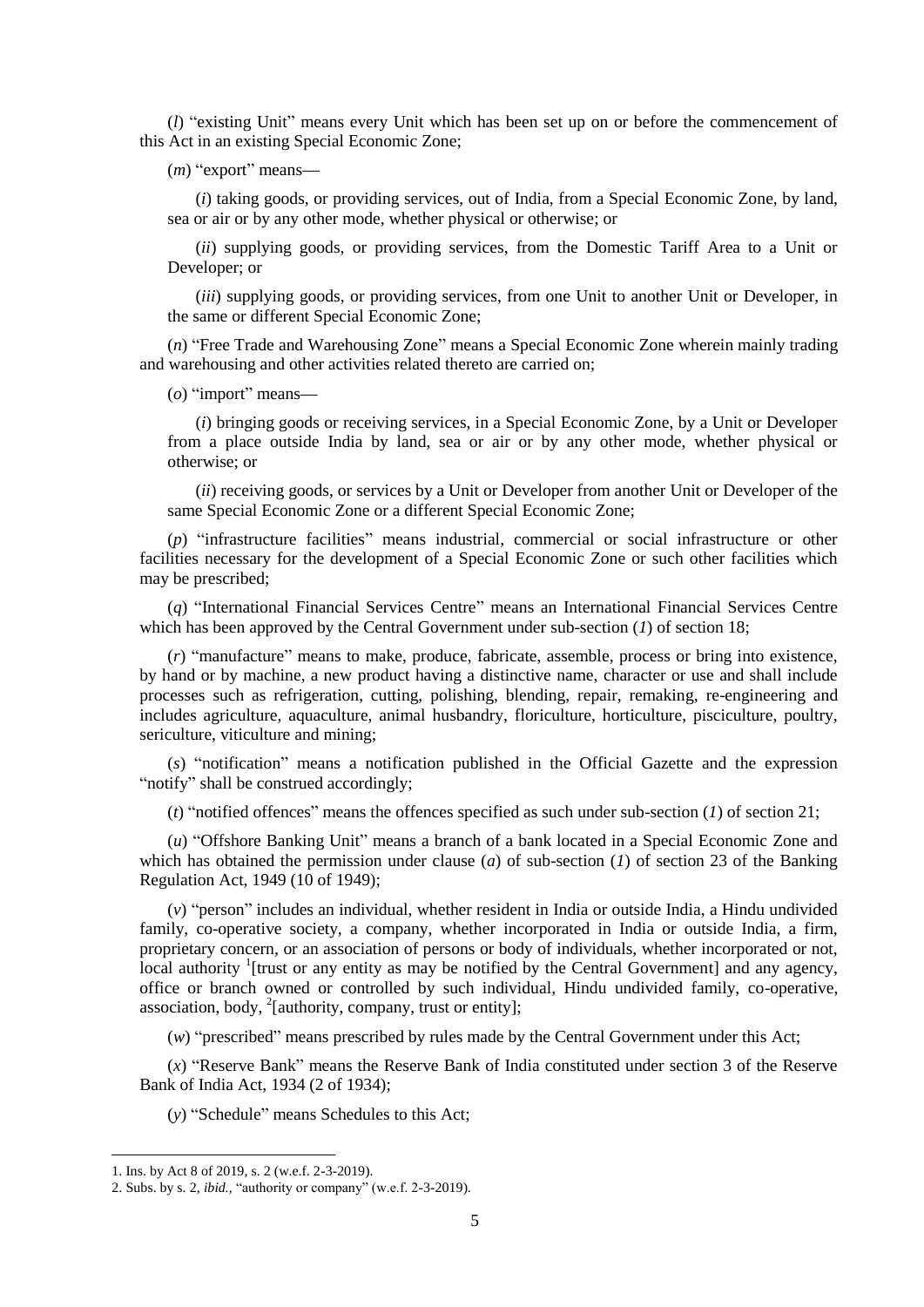(*z*) "services" means such tradable services which,**—**

(*i*) are covered under the General Agreement on Trade in Services annexed as IB to the Agreement establishing the World Trade Organisation concluded at Marrakesh on the 15th day of April, 1994;

(*ii*) may be prescribed by the Central Government for the purposes of this Act; and

(*iii*) earn foreign exchange;

(*za*) "Special Economic Zone" means each Special Economic Zone notified under the proviso to sub-section (*4*) of section 3 and sub-section (*1*) of section 4 (including Free Trade and Warehousing Zone) and includes an existing Special Economic Zone;

(*zb*) "State Government" means a State Government of the State in which a Special Economic Zone is established or proposed to be established;

(*zc*) "Unit" means a Unit set up by an entrepreneur in a Special Economic Zone and includes an existing Unit, an Offshore Banking Unit and a Unit in an International Financial Services Centre, whether established before or established after the commencement of this Act;

(*zd*) all other words and expressions used and not defined in this Act but defined in the Central Excise Act, 1944 (1 of 1944), the Industries (Development and Regulation) Act, 1951 (65 of 1951), the Income-tax Act, 1961 (43 of 1961), the Customs Act, 1962 (52 of 1962) and the Foreign Trade (Development and Regulation) Act, 1992 (22 of 1992) shall have the meanings respectively assigned to them in those Acts.

#### CHAPTER II

### ESTABLISHMENT OF SPECIAL ECONOMIC ZONE

**3. Procedure for making proposal to establish Special Economic Zone.—**(*1*) A Special Economic Zone may be established under this Act, either jointly or severally by the Central Government, State Government, or any person for manufacture of goods or rendering services or for both or as a Free Trade and Warehousing Zone.

(*2*) Any person, who intends to set up a Special Economic Zone, may, after identifying the area, make a proposal to the State Government concerned for the purpose of setting up the Special Economic Zone.

(*3*) Notwithstanding anything contained in sub-section (*2*), any person, who intends to set up a Special Economic Zone, may, after identifying the area, at his option, make a proposal directly to the Board for the purpose of setting up the Special Economic Zone:

Provided that where such a proposal has been received directly from a person under this sub-section, the Board may grant approval and after receipt of such approval, the person concerned shall obtain the concurrence of the State Government within the period, as may be prescribed.

(*4*) In case a State Government intends to set up a Special Economic Zone, it may after identifying the area, forward the proposal directly to the Board for the purpose of setting up the Special Economic Zone:

Provided that the Central Government may,**—**

(*a*) after consulting the State Government concerned;

(*b*) without referring the proposal for setting up the Special Economic Zone to the Board; and

(*c*) after identifying the area,

*suo motu* set up and notify the Special Economic Zone.

(*5*) Every proposal under sub-sections (*2*) to (*4*) shall be made in such form, and, manner, containing such particulars as may be prescribed.

(*6*) The State Government may, on receipt of the proposal made under sub-section (*2*), forward the same together with its recommendations to the Board within such period as may be prescribed.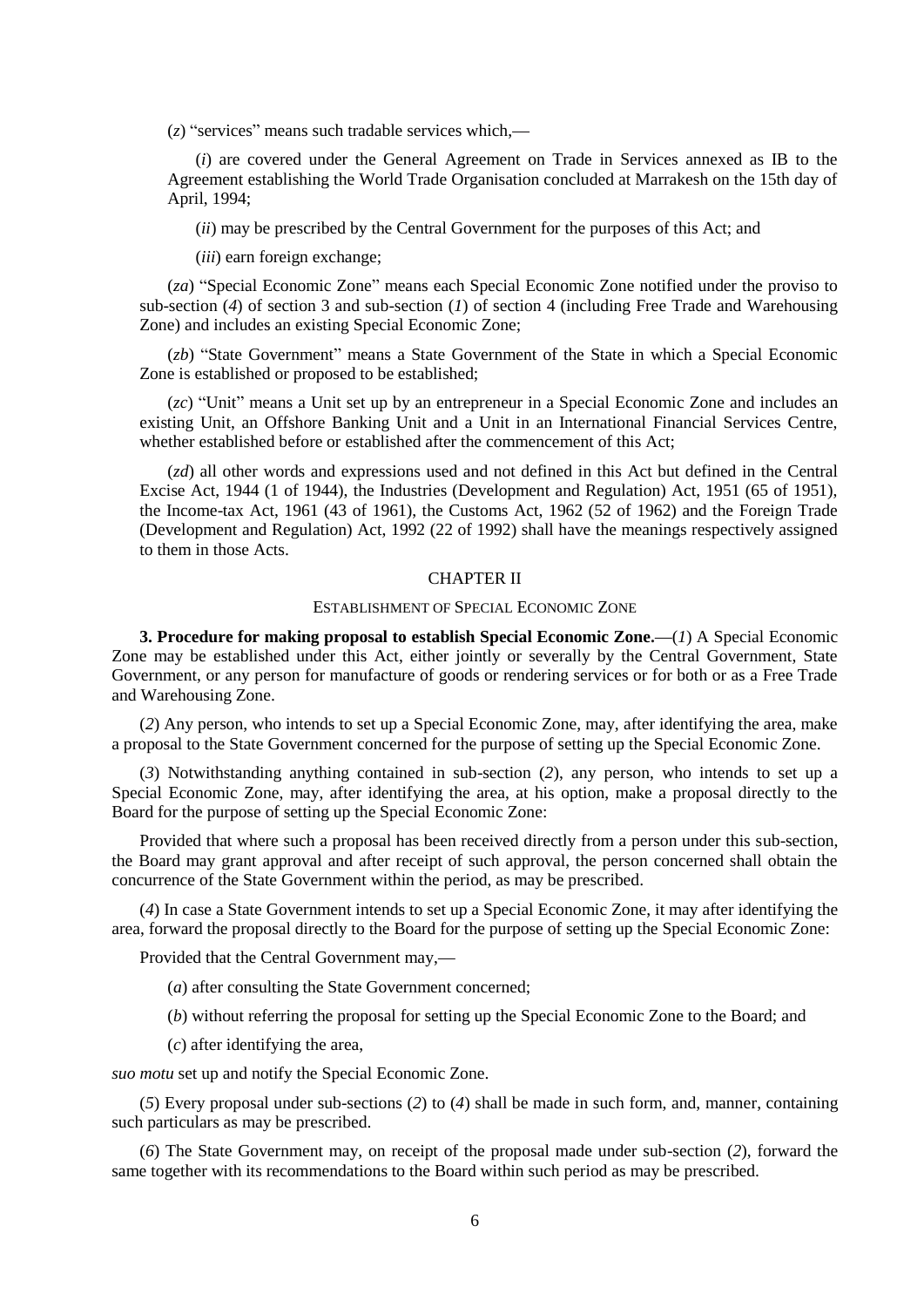(*7*) Without prejudice to the provisions contained in sub-section (*8*), the Board may, after receipt of the proposal under sub-sections (*2*) to (*4*), approve the proposal subject to such terms and conditions as it may deem fit to impose, or modify or reject the proposal.

(*8*) The Central Government may prescribe the following requirements for establishment of a Special Economic Zone, namely:**—**

(*a*) the minimum area of land and other terms and conditions subject to which the Board shall approve, modify or reject any proposal received by it under sub-sections (*2*) to (*4*); and

(*b*) the terms and conditions, subject to which the Developer shall undertake the authorised operations and his obligations and entitlements:

Provided that different minimum area of land and other terms and conditions referred to in clause (*a*) may be prescribed by the Central Government for a class or classes of Special Economic Zones.

(*9*) If the Board,**—**

(*a*) approves without any modification the proposal received under sub-sections (*2*) to (*4*), it shall communicate the same to the Central Government;

(*b*) approves with modifications the proposal received under sub-sections (*2*) to (*4*), it shall, communicate such modifications to the person or the State Government concerned and if such modifications have been accepted by such person or State Government, the Board shall communicate the approval to the Central Government;

(*c*) rejects the proposal received under sub-sections (*2*) to (*4*), it shall record the reasons therefor and communicate the rejection to the Central Government which shall intimate to the State Government or the person concerned.

(*10*) The Central Government shall, on receipt of communication under clause (*a*) or clause (*b*) of sub-section (*9*), grant, within such time as may be prescribed, a letter of approval on such terms and conditions and obligations and entitlements as may be approved by the Board, to the Developer, being the person or the State Government concerned:

Provided that the Central Government may, on the basis of approval of the Board, approve more than one Developer in a Special Economic Zone in cases where one Developer does not have in his possession the minimum area of contiguous land, as may be prescribed, for setting up a Special Economic Zone and in such cases, each Developer shall be considered as a Developer in respect of the land in his possession.

(*11*) Any person who, or a State Government which, intends to provide any infrastructure facilities in the identified area referred to in sub-sections (*2*) to (*4*), or undertake any authorised operation may, after entering into an agreement with the Developer referred to in sub-section (*10*), make a proposal for the same to the Board for its approval and the provisions of sub-section (*5*) and sub-sections (*7*) to (*10*) shall, as far as may be, apply to the said proposal made by such person or the State Government.

(*12*) Every person or the State Government referred to in sub-section (*11*), whose proposal has been approved by the Board and who, or which, has been granted letter of approval by the Central Government, shall be considered as a Co-Developer of the Special Economic Zone.

(*13*) Subject to the provisions of this section and the letter of approval granted to a Developer, the Developer may allocate space or built up area or provide infrastructure services to the approved Units in accordance with the agreement entered into by him with the entrepreneurs of such Units.

**4. Establishment of Special Economic Zone and approval and authorisation to operate it to, Developer.**—(*1*) The Developer shall, after the grant of letter of approval under sub-section (*10*) of section 3, submit the exact particulars of the identified area referred to in sub-sections (*2*) to (*4*) of that section, to the Central Government and thereupon that Government may, after satisfying that the requirements, under sub-section (*8*) of section 3 and other requirements, as may be prescribed, are fulfilled, notify the specifically identified area in the State as a Special Economic Zone: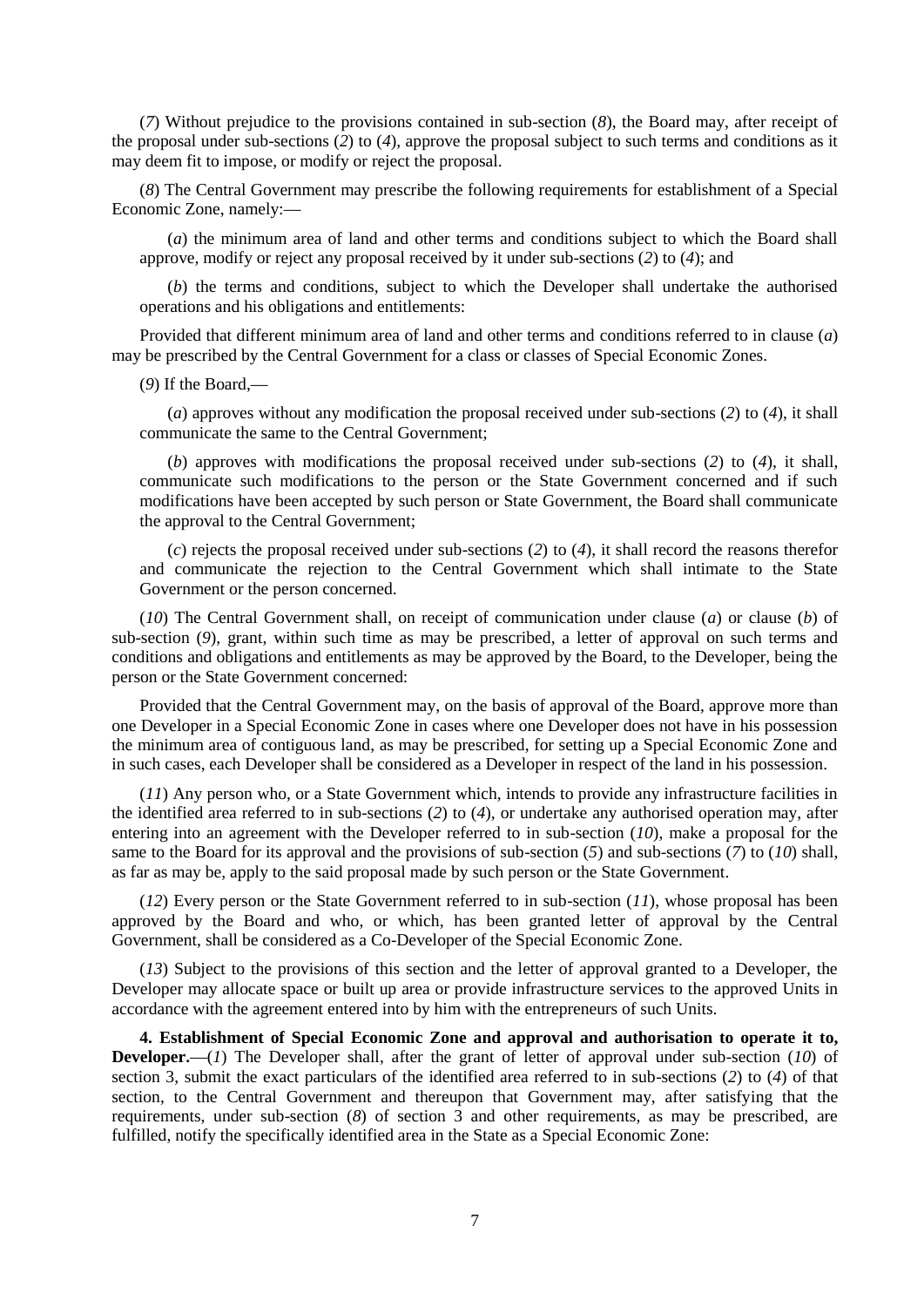Provided that an existing Special Economic Zone shall be deemed to have been notified and established in accordance with the provisions of this Act and the provisions of this Act shall, as far as may be, apply to such Zone accordingly:

Provided further that the Central Government may, after notifying the Special Economic Zone, if it considers appropriate, notify subsequently any additional area to be included as a part of that Special Economic Zone.

(*2*) After the appointed day, the Board may, authorise the Developer to undertake in a Special Economic Zone, such operations which the Central Government may authorise.

**5. Guidelines for notifying Special Economic Zone.—**The Central Government, while notifying any area as a Special Economic Zone or an additional area to be included in the Special Economic Zone and discharging its functions under this Act, shall be guided by the following, namely:**—**

(*a*) generation of additional economic activity;

(*b*) promotion of exports of goods and services;

(*c*) promotion of investment from domestic and foreign sources;

(*d*) creation of employment opportunities;

(*e*) development of infrastructure facilities; and

(*f*) maintenance of sovereignty and integrity of India, the security of the State and friendly relations with foreign States.

**6. Processing and non-processing areas.—**The areas falling within the Special Economic Zones may be demarcated by the Central Government or any authority specified by it as**—**

(*a*) the processing area for setting up Units for activities, being the manufacture of goods, or rendering services; or

(*b*) the area exclusively for trading or warehousing purposes; or

(*c*) the non-processing areas for activities other than those specified under clause (*a*) or clause (*b*).

**7. Exemption from taxes, duties or cess.—**Any goods or services exported out of, or imported into, or procured from the Domestic Tariff Area by,**—**

(*i*) a Unit in a Special Economic Zone; or

(*ii*) a Developer,

shall, subject to such terms, conditions and limitations, as may be prescribed, be exempt from the payment of taxes, duties or cess under all enactments specified in the First Schedule.

### CHAPTER III

### CONSTITUTION OF BOARD OF APPROVAL

**8. Constitution of Board of Approval.—**(*1*) The Central Government shall, within fifteen days of the commencement of this Act, by notification, constitute, for the purposes of this Act, a Board to be called the Board of Approval.

(*2*) The Board shall consist of**—**

(*a*) an officer not below the rank of an Additional Secretary to the Government of India in the Ministry or Department of the Central Government dealing with commerce**—**Chairperson, *ex officio*;

(*b*) two officers, not below the rank of a Joint Secretary to the Government of India, to be nominated by the Central Government to represent the Ministry or Department of the Central Government dealing with revenue**—**Members, *ex officio*;

(*c*) one officer not below the rank of a Joint Secretary to the Government of India to be nominated by the Central Government to represent the Ministry or Department of the Central Government dealing with economic affairs (financial services) **—**Member, *ex officio*;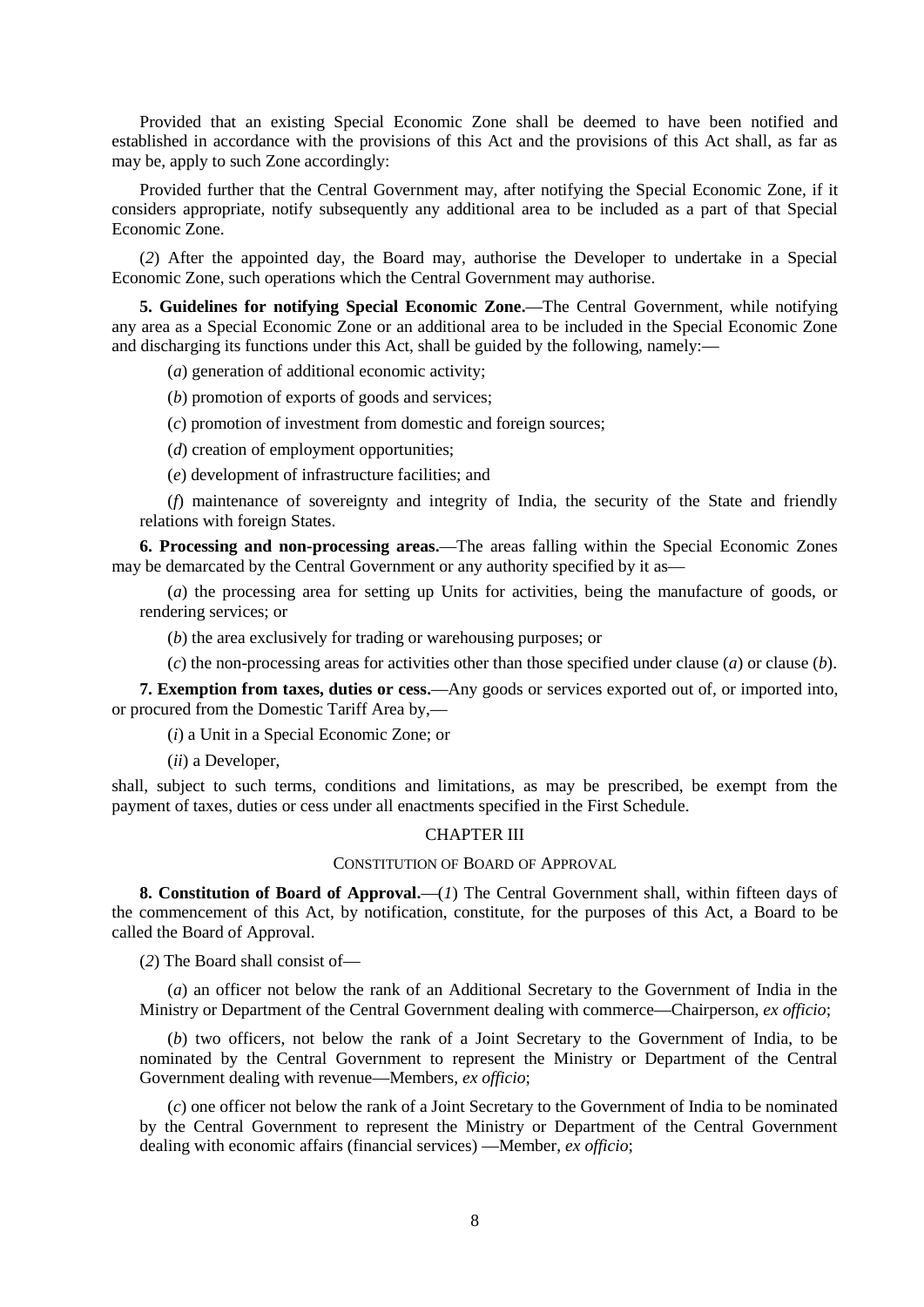(*d*) such number of officers, not exceeding ten, not below the rank of the Joint Secretary to the Government of India, to be nominated by the Central Government to represent the Ministries or Departments of the Central Government dealing with commerce, industrial policy and promotion, science and technology, small scale industries and agro and rural industries, home affairs, defence, environment and forests, law, overseas Indian affairs and urban development**—**Members, *ex officio*;

(*e*) a nominee of the State Government concerned**—**Member, *ex officio*;

(*f*) the Director General of Foreign Trade or his nominee**—**Member, *ex officio*;

(*g*) the Development Commissioner concerned**—**Member, *ex officio*;

(*h*) a Professor in the Indian Institute of Management, being a society registered under the Societies Registration Act, 1860 (21 of 1860) or the Indian Institute of Foreign Trade, being a society registered under the Societies Registration Act, 1860, as may be, nominated by the Central Government**—**Member, *ex officio*;

(*i*) an officer not below the rank of Deputy Secretary to the Government of India dealing with the Special Economic Zones in the Ministry or Department of the Central Government, dealing with commerce to be nominated by the Central Government**—**Member-Secretary, *ex officio*:

Provided that the member, being the Joint Secretary, nominated under clauses (*b*) to (*d*) of this sub-section may, if he is unable to attend the meeting of the Board, authorise any other officer to attend the meeting of the Board on his behalf.

(*3*) The term of office of an *ex officio* Member shall come to an end as soon as he ceases to hold the office by virtue of which he was so nominated.

(*4*) For the purposes of performing its functions, the Board may co-opt as members, such number of persons as it deems fit, who have special knowledge of, and practical experience in, matters relating to, or relevant to activity connected with the Special Economic Zones and any such person shall have the right to take part in the discussions of the Board but shall not be counted for the quorum and shall not be a member for any other purpose and such person shall be entitled to receive such allowances or fees, as the case may be, fixed by the Board.

(*5*) The Board shall meet at such times and places as may be appointed by it and shall have the power to regulate its own procedure.

(*6*) One-third of the total Members of the Board shall form a quorum, and all the acts of the Board shall be decided by a general consensus of the Members present.

(*7*) No act or proceeding of the Board shall be called in question on the ground merely of existence of any vacancy in, or any defect in the constitution of, the Board.

(*8*) All orders and decisions of the Board and all other instruments issued by it shall be authenticated by the signature of the Member-Secretary, or any other Member as may be authorised by the Board in this behalf.

**9. Duties, powers and functions of Board.—**(*1*) Subject to the provisions of this Act, the Board shall have the duty to promote and ensure orderly development of the Special Economic Zones.

(*2*) Without prejudice to the generality of the provisions contained in sub-section (*1*), the powers and functions of the Board shall include**—**

(*a*) granting of approval or rejecting proposal or modifying such proposals for establishment of the Special Economic Zones;

(*b*) granting approval of authorised operations to be carried out in the Special Economic Zones by the Developer;

(*c*) granting of approval to the Developers or Units (other than the Developers or the Units which are exempt from obtaining approval under any law or by the Central Government) for foreign collaborations and foreign direct investments (including investments by a person resident outside India), in the Special Economic Zone for its development, operation and maintenance;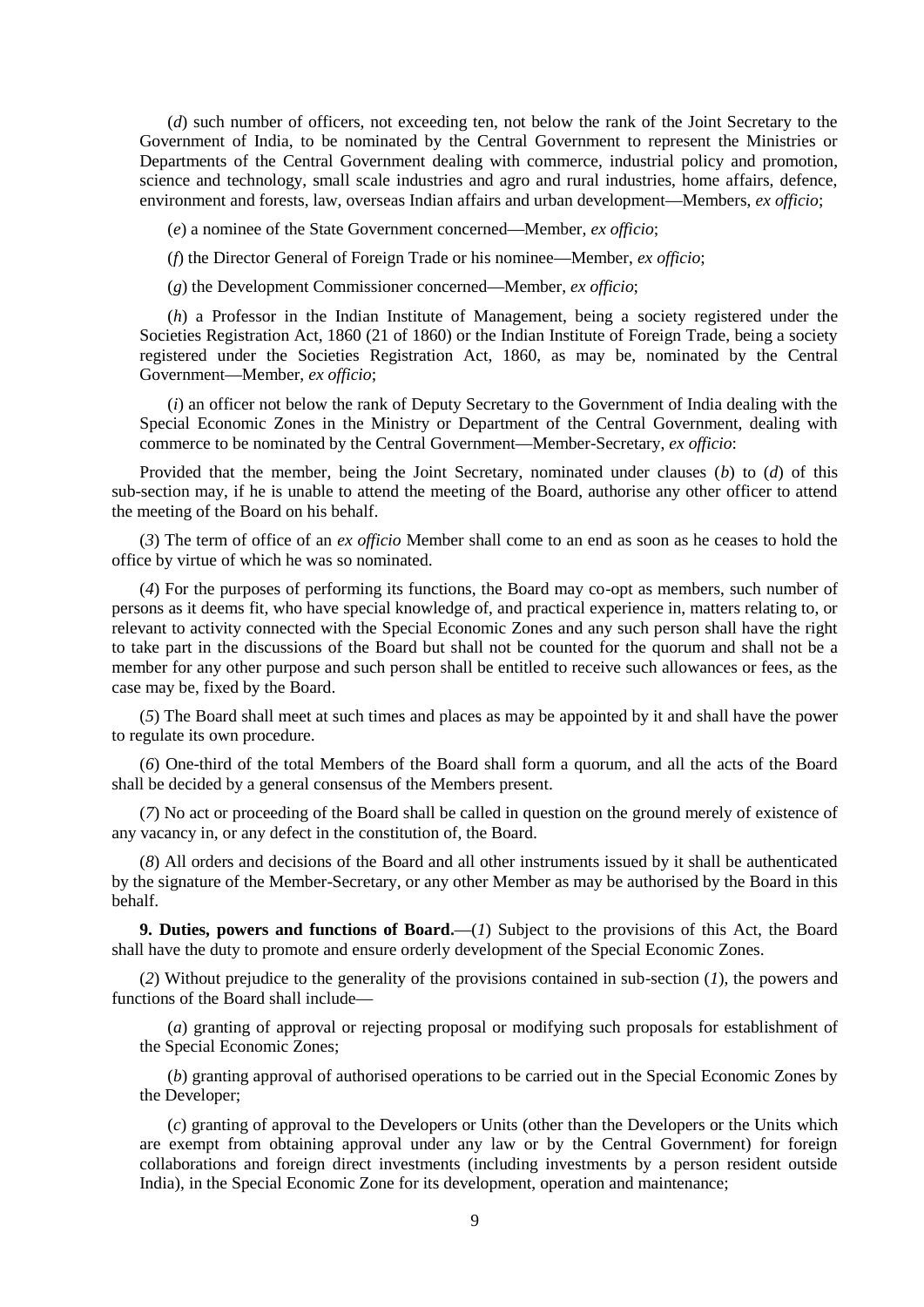(*d*) granting of approval or rejecting of proposal for providing infrastructure facilities in a Special Economic Zone or modifying such proposals;

(*e*) granting, notwithstanding anything contained in the Industries (Development and Regulation) Act, 1951 (65 of 1951), a licence to an industrial undertaking referred to in clause (*d*) of section 3 of that Act, if such undertaking is established, as a whole or part thereof, or proposed to be established, in a Special Economic Zone;

(*f*) suspension of the letter of approval granted to a Developer and appointment of an Administrator under sub-section (*1*) of section 10;

(*g*) disposing of appeals preferred under sub-section (*4*) of section 15;

(*h*) disposing of appeals preferred under sub-section (*4*) of section 16;

(*i*) performing such other functions as may be assigned to it by the Central Government.

(*3*) The Board may, if so required for the purposes of this Act or any other law for the time being in force relating to Special Economic Zones, by notification, decide as to whether a particular activity constitutes manufacture as defined in clause (*r*) of section 2 and such decision of the Board shall be binding on all Ministries and Departments of the Central Government.

(*4*) The Board may delegate such powers and functions as it may deem fit to one or more Development Commissioners for effective and proper discharge of the functions of the Board.

(*5*) Without prejudice to the foregoing provisions of this Act, the Board shall, in exercise of its powers or the performance of its functions under this Act, be bound by such directions on questions of policy as the Central Government may give in writing to it from time to time.

(*6*) The decision of the Central Government whether a question is one of policy or not shall be final.

**10. Suspension of letter of approval and transfer of Special Economic Zone in certain cases.—** (*1*) If, at any time, the Board is of the opinion that a Developer**—**

(*a*) is unable to discharge the functions or perform the duties imposed on him by or under the provisions of this Act or rules made thereunder; or

(*b*) has persistently defaulted in complying with any direction given by the Board under this Act; or

(*c*) has violated the terms and conditions of the letter of approval; or

(*d*) whose financial position is such that he is unable to fully and efficiently discharge the duties and obligations imposed on him by the letter of approval, and

the circumstances exist which render it necessary for it in public interest so to do, the Board may, on application, or with the consent of the Developer, or otherwise, for reasons to be recorded in writing, suspend the letter of approval, granted to the Developer for a whole or part of his area established as Special Economic Zone, for a period not exceeding one year and appoint an Administrator to discharge the functions of the Developer in accordance with the terms and conditions of the letter of approval and manage the Special Economic Zone accordingly.

(*2*) Consequent upon appointment of an Administrator, the management of the Special Economic Zone of the Developer referred to in sub-section (*1*) shall vest in the Administrator.

(*3*) No letter of approval shall be suspended under sub-section (*1*) unless the Board has given to the Developer not less than three months' notice, in writing, stating the grounds on which it proposes to suspend the letter of approval, and has considered any cause shown by the Developer within the period of that notice, against the proposed suspension.

(*4*) The Board may, instead of suspending the letter of approval under sub-section (*1*), permit it to remain in force subject to such further terms and conditions as it thinks fit to impose, and any further terms or conditions so imposed shall be binding upon and be complied with by the Developer and shall be of like force and effect as if they were contained in the letter of approval.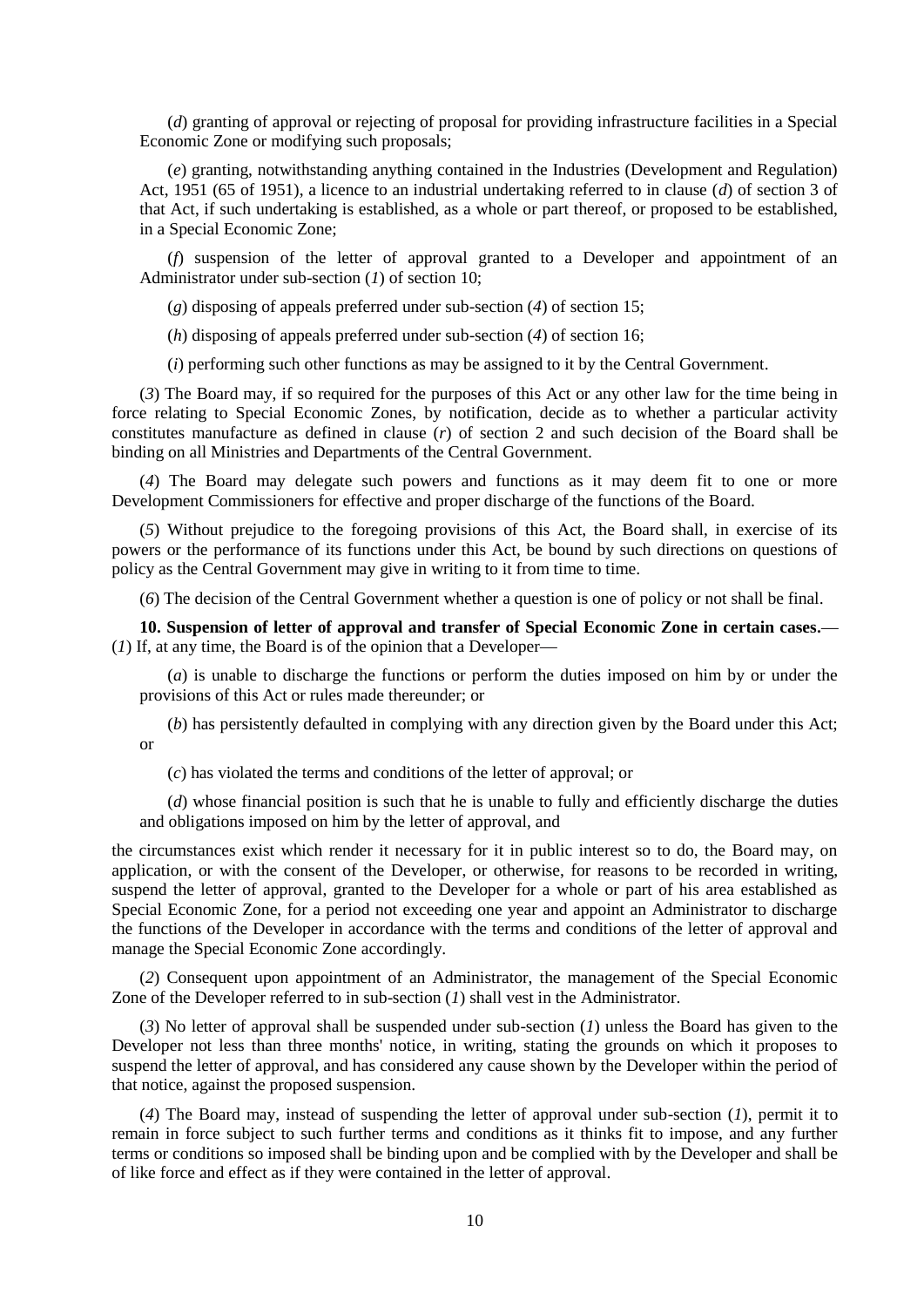(*5*) In case the Board suspends a letter of approval under this section, it shall serve a notice of suspension upon the Developer and fix a date on which the suspension shall take effect.

(*6*) Upon suspension of the letter of approval under sub-section (*1*), the Special Economic Zone of the Developer referred to in sub-section (*5*) shall vest in the Administrator under sub-section (*2*) for a period not exceeding one year or up to the date on which the letter of approval for such Special Economic Zone is transferred, whichever is earlier, in accordance with the provisions contained in sub-sections (*7*) and (*9*), as the case may be.

(*7*) Where the Board has given notice for suspension of letter of approval under sub-section (*5*), the Developer may, after prior approval of the Board, transfer his letter of approval to any person who is found eligible by the Board for grant of such approval.

(*8*) If at any time, it appears to the Board that the purpose of the order appointing the Administrator has been fulfilled or that for any reason it is undesirable that the order of appointment should remain in force, the Board may cancel the order and thereupon the Administrator shall be divested of the management of the Special Economic Zone which shall, unless otherwise directed by the Board, again vest in the person, being the Developer, in whom it was vested immediately prior to the date of appointment of the Administrator.

(*9*) Where the Board suspends the letter of approval, under this section, in respect of any Developer, the following provisions shall apply, namely:**—**

(*a*) the Board shall invite applications for transferring the letter of approval of the Developer, whose approval has been suspended and select the person or persons, in accordance with the procedure as may be prescribed, to whom the letter of approval of the Developer in the Special Economic Zone may be transferred;

(*b*) upon selection of person or persons under sub-clause (*a*), the Board may, by notice in writing, require the Developer to transfer his letter of approval in a Special Economic Zone to the person or persons so selected and thereupon the Developer shall transfer his interests, rights and liabilities in the Special Economic Zone to any of the persons (hereafter in this section referred to as the "transferee") who has been selected by the Board on such terms and conditions and consideration as may be agreed upon between the Developer and the transferee;

(*c*) all the rights, duties, obligations and liabilities of the Developer, on and from the date of suspension of letter of approval or on and from the date, if earlier, on which his letter of approval in the Special Economic Zone of the Developer has been transferred to the transferee, shall cease absolutely except for any liabilities which have accrued prior to that date;

(*d*) the Board may make such interim arrangements in regard to the operation of the Special Economic Zone as may be considered appropriate;

(*e*) the Administrator shall exercise such powers and discharge such functions as the Board may direct.

(*10*) The Board may, in order to promote export or to protect the interest of Units or in the public interest, issue such directions or formulate such scheme as it may consider necessary for operation of the Special Economic Zone.

### CHAPTER IV

#### DEVELOPMENT COMMISSIONER

**11. Development Commissioner.—**(*1*) The Central Government may appoint any of its officers not below the rank of Deputy Secretary to the Government of India as the Development Commissioner of one or more Special Economic Zones.

(*2*) The Central Government may appoint such officers and other employees as it considers necessary to assist the Development Commissioner in the performance of his functions in the Special Economic Zones established by a Developer (other than the Central Government) under this Act on such terms and conditions as it deems fit.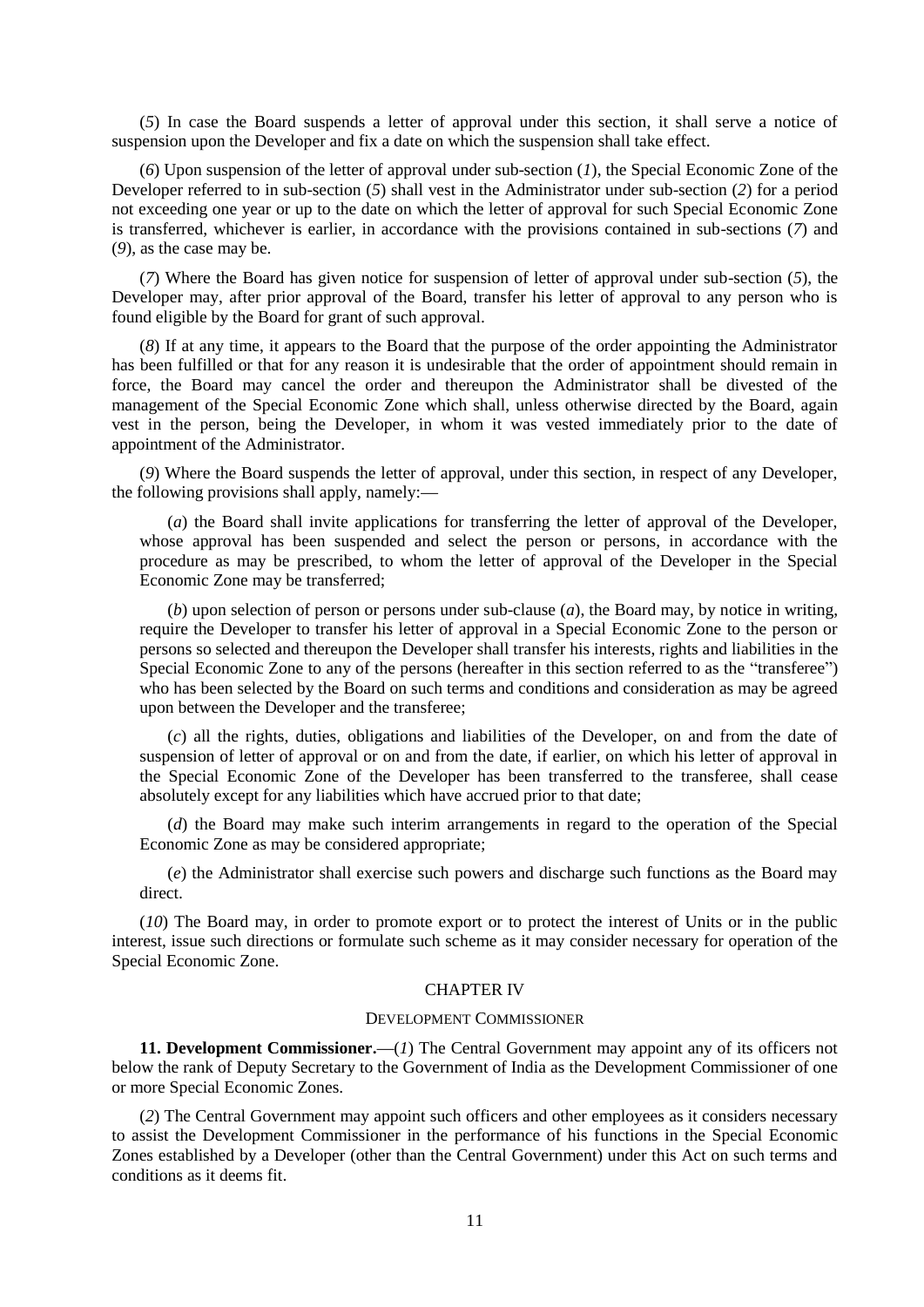(*3*) Every Development Commissioner, officer and other employee shall be entitled to such salary and allowances and subject to such terms and conditions of service in respect of leave, pension, provident fund and other matters as may, from time to time, be specified by the Central Government.

**12. Functions of Development Commissioner.—**(*1*) Every Development Commissioner shall take all steps in order to discharge his functions under this Act to ensure speedy development of the Special Economic Zone and promotion of exports therefrom.

(*2*) Without prejudice to the generality of the foregoing provisions, the Development Commissioner shall**—**

(*a*) guide the entrepreneurs for setting up of Units in the Special Economic Zone;

(*b*) ensure and take suitable steps for effective promotion of exports from the Special Economic Zone;

(*c*) ensure proper co-ordination with the Central Government or State Government Departments concerned or agencies with respect to, or for the purposes, of clauses (*a*) and (*b*);

(*d*) monitor the performance of the Developer and the Units in a Special Economic Zone;

(*e*) discharge such other functions as may be assigned to him by the Central Government under this Act or any other law for the time being in force; and

(*f*) discharge such other functions as may be delegated to him by the Board.

(*3*) Every Development Commissioner shall be overall in-charge of the Special Economic Zone and shall exercise administrative control and supervision over the officers and employees appointed under sub-section (*2*) of section 11 (including the officials deputed to such Special Economic Zone) to discharge any of the functions under this Act.

(*4*) Without prejudice to the provisions of sub-sections (*1*) to (*3*), every Development Commissioner shall discharge such functions and exercise such powers as may be delegated to him by a general or special order by the Central Government or the State Government concerned, as the case may be.

(*5*) Every Development Commissioner may call for such information from a Developer or Unit from time to time as may be necessary to monitor the performance of the Developer or the Unit, as the case may be.

(*6*) The Development Commissioner may delegate any or all of his powers or functions to any of the officers employed under him.

### CHAPTER V

### SINGLE WINDOW CLEARANCE

### **13. Constitution of Approval Committee.—**(*1*) The Central Government shall,**—**

(*a*) in the case of existing Special Economic Zones, within six months from the date of commencement of this Act;

(*b*) in case of other Special Economic Zones established after the commencement of this Act, within six months from the date of establishment of such Special Economic Zone,

by notification, constitute a Committee for every Special Economic Zone, to be called the Approval Committee to exercise the powers and perform the functions specified in section 14.

(*2*) Every Approval Committee shall consist of**—**

(*a*) the Development Commissioner**—**Chairperson, *ex officio*;

(*b*) two officers of the Central Government to be nominated by that Government**—**Members, *ex officio*;

(*c*) two officers of the Central Government to be nominated by that Government to represent the Ministry or Department dealing with revenue**—**Members, *ex officio*;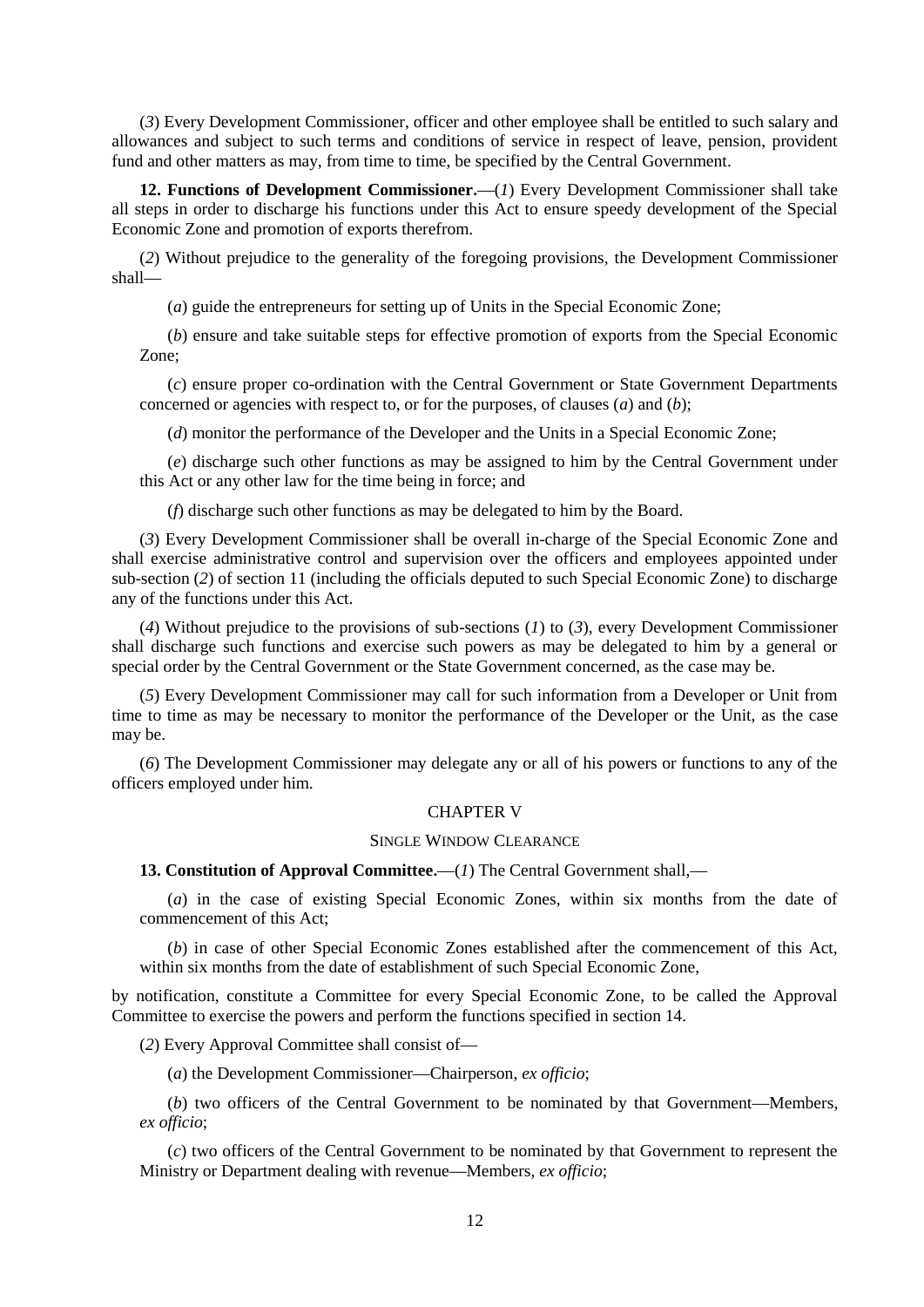(*d*) one officer of the Central Government to be nominated by that Government to represent the Ministry or Department dealing with economic affairs (financial services)**—**Member, *ex officio*;

(*e*) two officers of the State Government concerned to be nominated by that State Government**—** Members, *ex officio*;

(*f*) a representative of the Developer concerned**—**Special invitee.

(*3*) For the purpose of exercising its powers and performing its functions, the Approval Committee may invite to its meetings, such persons as the Committee deems fit, whose assistance or advice it may consider necessary.

(*4*) Every Approval Committee shall meet at such times and places as it considers necessary and shall have the power to regulate its own procedure.

(*5*) One-half of the total Members of the Approval Committee shall form a quorum, and all the acts of the Approval Committee shall be decided by a general consensus of the Members present:

Provided that in case the Approval Committee is unable to decide any matter by a general consensus, such matter shall stand referred to the Board of Approval for its decision.

(*6*) No act of the Approval Committee shall be called in question on the ground merely of existence of any vacancy in, or any defect in the constitution of, the Approval Committee.

(*7*) All orders and decisions of the Approval Committee and all other communications issued by it shall be authenticated by the signature of the Chairperson or any other member as may be authorised by the Approval Committee in this behalf.

(*8*) The term of office of an *ex officio* Member shall come to an end as soon as he ceases to hold office by virtue of which he was so nominated.

**14. Powers and functions of Approval Committee.—**(*1*) Every Approval Committee may discharge the functions and exercise the powers in respect of the following matters, namely:**—**

(*a*) approve the import or procurement of goods from the Domestic Tariff Area, in the Special Economic Zone for carrying on the authorised operations by a Developer;

(*b*) approve the providing of services by a service provider, from outside India, or from the Domestic Tariff Area, for carrying on the authorised operations by the Developer, in the Special Economic Zone;

(*c*) monitor the utilisation of goods or services or warehousing or trading in the Special Economic Zone;

(*d*) approve, modify or reject proposals for setting up Units for manufacturing or rendering services or warehousing or trading in the Special Economic Zone [other than the grant of licence under clause (*e*) of sub-section (*2*) of section 9] in accordance with the provisions of sub-section (*8*) of section 15:

Provided that where the Approval Committee is unable to decide whether a particular process constitutes manufacture or not it shall refer the same to the Board of Approval for decision;

(*e*) allow, on receipt of approval under clause (*c*) of sub-section (*2*) of section 9, foreign collaborations and foreign direct investments (including investments by a person outside India) for setting up a Unit;

(*f*) monitor and supervise compliance of conditions subject to which the letter of approval or permission, if any, has been granted to the Developer or entrepreneur; and

(*g*) perform such other functions as may be entrusted to it by the Central Government or the State Government concerned, as the case may be.

(*2*) The Approval Committee shall not discharge such functions and exercise such powers referred to in sub-section (*1*) in relation to a Developer, being the Central Government, as may be specified, by notification, by the Central Government: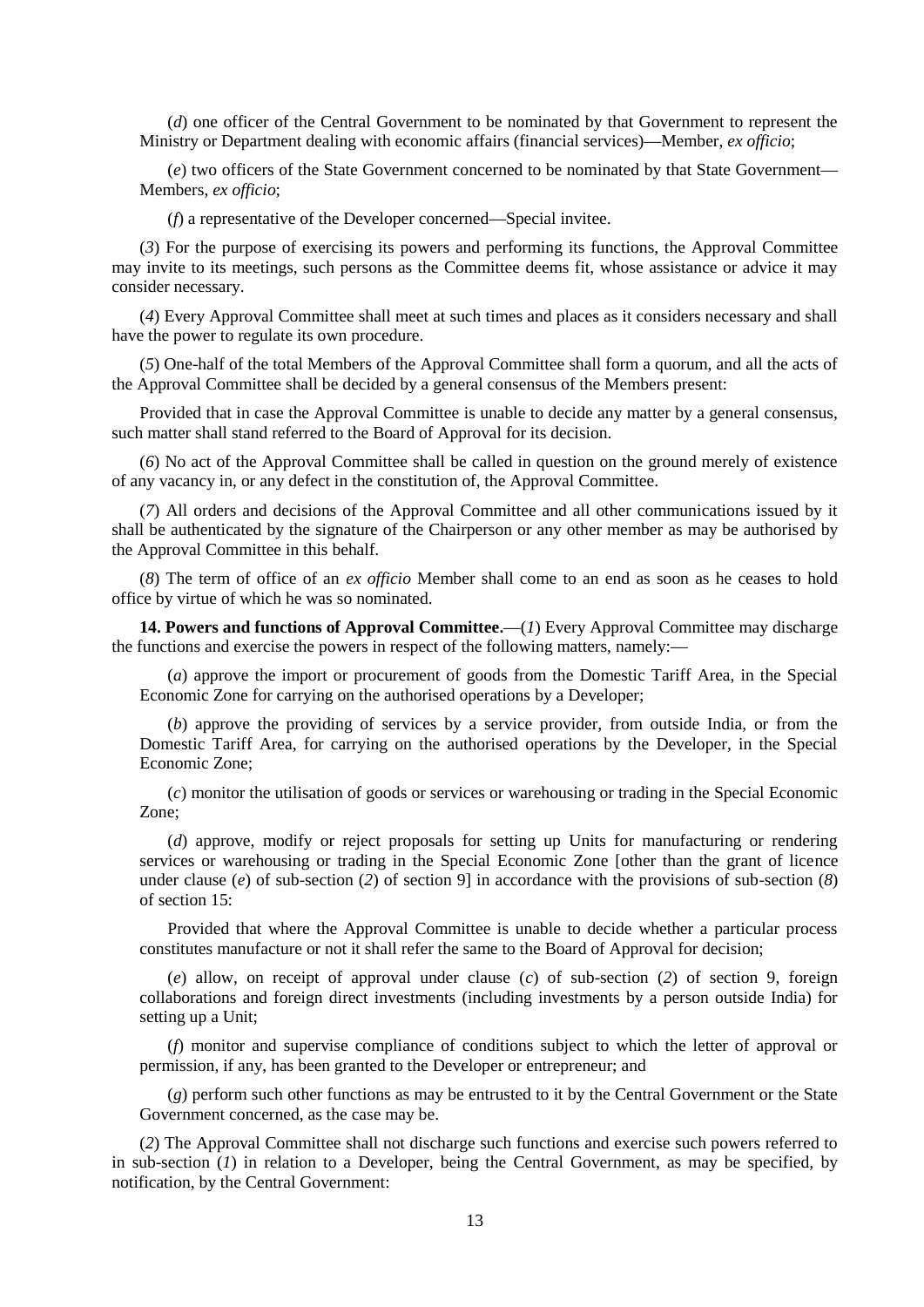Provided that till such time, the Approval Committee is constituted, the concerned Development Commissioner shall discharge all functions and exercise all powers of the Approval Committee.

**15. Setting up of Unit.—**(*1*) Any person, who intends to set up a Unit for carrying on the authorised operations in a Special Economic Zone, may submit a proposal to the Development Commissioner concerned in such form and manner containing such particulars as may be prescribed:

Provided that an existing Unit shall be deemed to have been set up in accordance with the provisions of this Act and such Units shall not require approval under this Act.

(*2*) On receipt of the proposal under sub-section (*1*), the Development Commissioner shall submit the same to the Approval Committee for its approval.

(*3*) The Approval Committee may, either approve the proposal without modification, or approve the proposal with modifications subject to such terms and conditions as it may deem fit to impose, or reject the proposal in accordance with the provisions of sub-section (*8*):

Provided that in case of modification or rejection of a proposal, the Approval Committee shall afford a reasonable opportunity of being heard to the person concerned and after recording the reasons, either modify or reject the proposal.

(*4*) Any person aggrieved by an order of the Approval Committee, made under sub-section (*3*), may prefer an appeal to the Board within such time as may be prescribed.

(*5*) No appeal shall be admitted if it is preferred after the expiry of the time prescribed therefor:

Provided that an appeal may be admitted after the expiry of the period prescribed therefor if the appellant satisfies the Board that he had sufficient cause for not preferring the appeal within the prescribed time.

(*6*) Every appeal made under sub-section (*4*) shall be in such form and shall be accompanied by a copy of the order appealed against and by such fees as may be prescribed.

(*7*) The procedure for disposing of an appeal shall be such as may be prescribed:

Provided that before disposing of an appeal, the appellant shall be given a reasonable opportunity of being heard.

(*8*) The Central Government may prescribe,**—**

(*a*) the requirements (including the period for which a Unit may be set up) subject to which the Approval Committee shall approve, modify or reject any proposal referred to in sub-section (*3*);

(*b*) the terms and conditions, subject to which the Unit shall undertake the authorised operations and its obligations and entitlements.

(*9*) The Development Commissioner may, after approval of the proposal referred to in sub-section (*3*), grant a letter of approval to the person concerned to set up a Unit and undertake such operations which the Development Commissioner may authorise and every such operation so authorised shall be mentioned in the letter of approval.

**16. Cancellation of letter of approval to entrepreneur.** (*1*) The Approval Committee may, at any time, if it has any reason or cause to believe that the entrepreneur has persistently contravened any of the terms and conditions or its obligations subject to which the letter of approval was granted to the entrepreneur, cancel the letter of approval:

Provided that no such letter of approval shall be cancelled unless the entrepreneur has been afforded a reasonable opportunity of being heard.

(*2*) Where the letter of approval has been cancelled under sub-section (*1*), the Unit shall not, from the date of such cancellation, be entitled to any exemption, concession, benefit or deduction available to it, being a Unit, under this Act.

(*3*) Without prejudice to the provisions of this Act, the entrepreneur whose letter of approval has been cancelled under sub-section (*1*), shall remit, the exemption, concession, drawback and any other benefit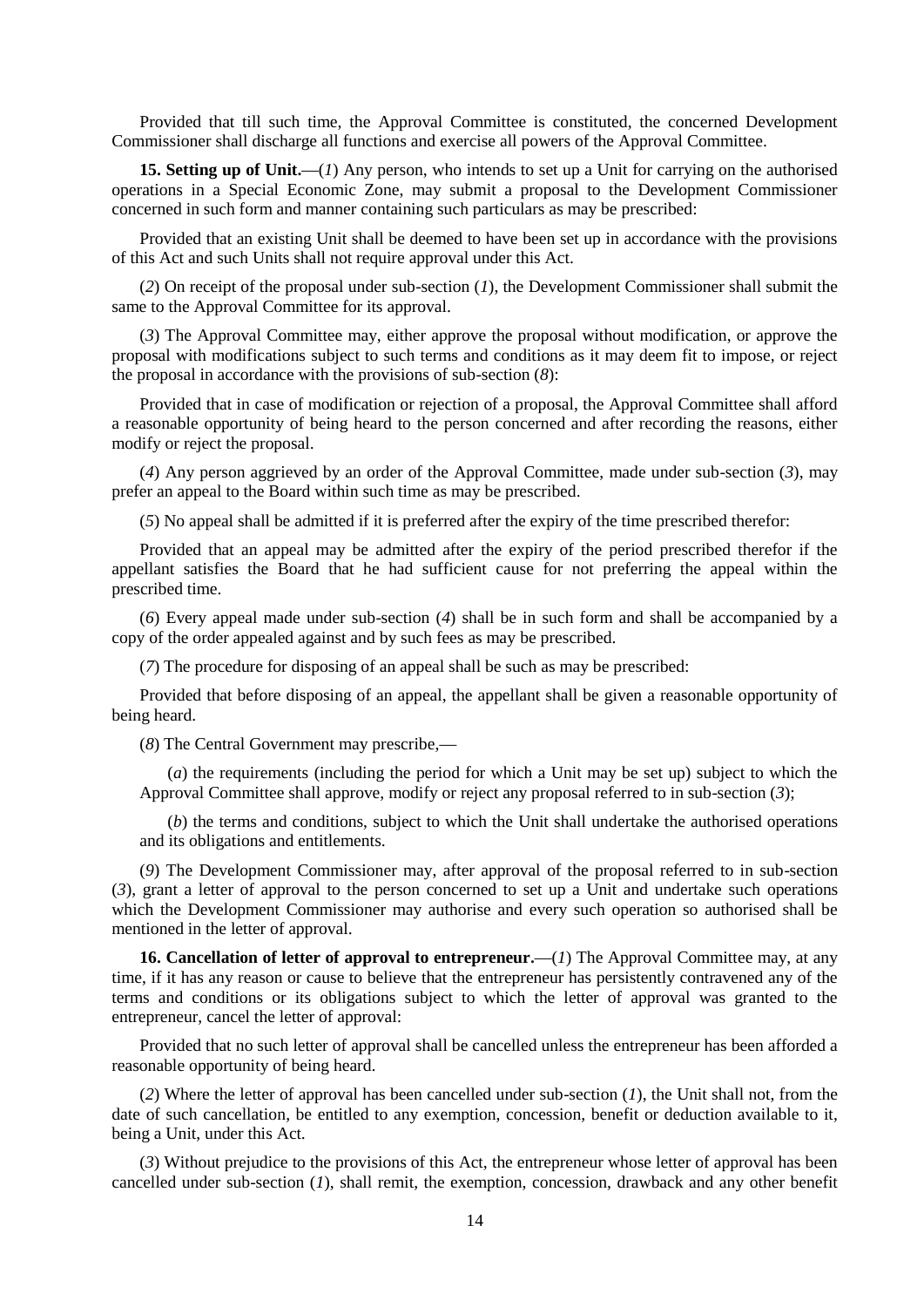availed by him in respect of the capital goods, finished goods lying in stock and unutilised raw materials relatable to his Unit, in such manner as may be prescribed.

(*4*) Any person aggrieved by an order of the Approval Committee made under sub-section (*1*), may prefer an appeal to the Board within such time as may be prescribed.

(*5*) No appeal shall be admitted if it is preferred after the expiry of the time prescribed therefor:

Provided that an appeal may be admitted after the expiry of the period prescribed therefor if the appellant satisfies the Board that he had sufficient cause for not preferring the appeal within the prescribed time.

(*6*) Every appeal made under sub-section (*4*) shall be in such form and shall be accompanied by a copy of the order appealed against and by such fees as may be prescribed.

(*7*) The procedure for disposing of an appeal shall be such as may be prescribed:

Provided that before disposing of an appeal, the appellant shall be given a reasonable opportunity of being heard.

**17. Setting up and operation of Offshore Banking Unit.—**(*1*) An application for setting up and operation of an Offshore Banking Unit in a Special Economic Zone may be made to the Reserve Bank in such form and manner as may be prescribed.

(*2*) On receipt of an application under sub-section (*1*), the Reserve Bank shall, if it is satisfied that the applicant fulfils all the conditions specified under sub-section (*3*), grant permission to such applicant for setting up and operation of an Offshore Banking Unit.

(*3*) The Reserve Bank may, by notification, specify the terms and conditions subject to which an Offshore Banking Unit may be set up and operated in the Special Economic Zone.

**18. Setting up of International Financial Services Centre.—(***1***) The Central Government may** approve the setting up of an International Financial Services Centre in a Special Economic Zone and prescribe the requirements for setting up and operation of such Centre:

Provided that the Central Government shall approve only one International Financial Services Centre in a Special Economic Zone.

(*2*) The Central Government may, subject to such guidelines as may be framed by the Reserve Bank, the Securities and Exchange Board of India, the Insurance Regulatory and Development Authority and such other concerned authorities, as it deems fit, prescribe the requirements for setting up and the terms and conditions of the operation of Units in an International Financial Services Centre.

**19. Single application form, return, etc.—**Notwithstanding anything contained in any other law for the time being in force, the Central Government may, if required,**—**

(*a*) prescribe a single application form for obtaining any licence, permission or registration or approval by a Developer, or an entrepreneur under one or more Central Acts;

(*b*) authorise the Board, the Development Commissioner or Approval Committee, to exercise the powers of the Central Government on matters relating to the development of a Special Economic Zone or setting up and operation of Units;

(*c*) prescribe a single form for furnishing returns or information by a Developer or an entrepreneur under one or more Central Acts.

**20. Agency to inspect.—**Notwithstanding anything contained in any other law for the time being in force, the Central Government may, by notification, specify any officer or agency to carry out surveys or inspections for securing of compliance with the provisions of any Central Act by a Developer or an entrepreneur, as the case may be, and such officer or agency shall submit verification and compliance reports, in such manner and within such time as may be specified in the said notification.

**21. Single enforcement officer or agency for notified offences.—**(*1*) The Central Government may, by notification, specify any act or omission made punishable under any Central Act, as notified offence for the purposes of this Act.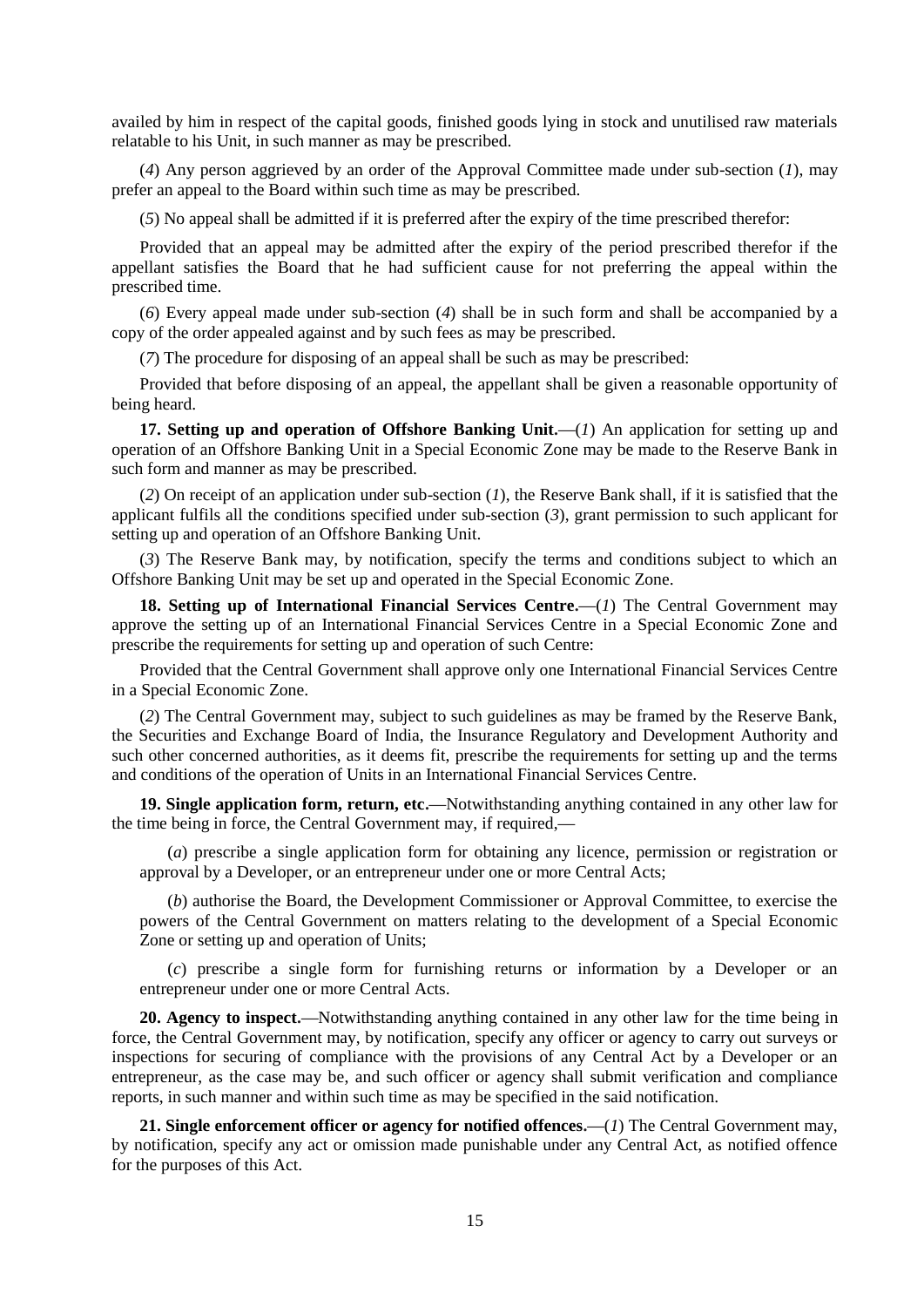(*2*) The Central Government may, by general or special order, authorise any officer or agency to be the enforcement officer or agency in respect of any notified offence or offences committed in a Special Economic Zone.

(*3*) Every officer or agency authorised under sub-section (*2*) shall have all the corresponding powers of investigation, inspection, search or seizure as is provided under the relevant Central Act in respect of the notified offences.

**22. Investigation, inspection, search or seizure.—**The agency or officer, specified under section 20 or section 21, may, with prior intimation to the Development Commissioner concerned, carry out the investigation, inspection, search or seizure in the Special Economic Zone or in a Unit if such agency or officer has reasons to believe (reasons to be recorded in writing) that a notified offence has been committed or is likely to be committed in the Special Economic Zone:

Provided that no investigation, inspection, search or seizure shall be carried out in a Special Economic Zone by any agency or officer other than those referred to in sub-section (*2*) or sub-section (*3*) of section 21 without prior approval of the Development Commissioner concerned:

Provided further that any officer or agency, if so authorised by the Central Government, may carry out the investigation, inspection, search or seizure in the Special Economic Zone or Unit without prior intimation or approval of the Development Commissioner.

**23. Designated Courts to try suits and notified offences.—**(*1*) The State Government, in which the Special Economic Zone is situated, may, with the concurrence of the Chief Justice of the High Court of that State, designate one or more courts**—**

(*a*) to try all suits of a civil nature arising in the Special Economic Zone; and

(*b*) to try notified offences committed in the Special Economic Zone.

(*2*) No court, other than the court designated under sub-section (*1*), shall try any suit or conduct the trial of any notified offence referred to in that sub-section:

Provided that the courts, in which any suit of a civil nature in a Special Economic Zone had been filed before the commencement of this Act, shall continue to try such suit after such commencement:

Provided further that the courts, in which any trial of any notified offence is being conducted before the commencement of this Act, shall continue to conduct the trial of such offence after the commencement of this Act:

Provided also that the courts competent to try any notified offence, before the commencement of this Act, shall conduct the trial in respect of such offence after the commencement of this Act until the courts have been designated under sub-section (*1*) and all such cases relating to such trials shall thereafter be transferred to such courts so designated which shall conduct the trial from the stage at which such cases were so transferred.

**24. Appeal to High Court.—**Any person aggrieved, by any decision or order of the court designated under sub-section (*1*) of section 23, may file an appeal to the High Court within sixty days from the date of communication of the decision or order of the courts so designated to him on any question of fact or law arising out of such orders:

Provided that the High Court may, if it is satisfied that the appellant was prevented by sufficient cause from filing an appeal within the said period, allow it to be filed within a further period not exceeding sixty days.

*Explanation***.—**In section 23 and in this section "High Court" means the High Court of the State in which the Special Economic Zone is situated.

**25. Offences by companies.—**(*1*) Where an offence has been committed by a company, every person, who at the time the offence was committed was in charge of, and was responsible to, the company for the conduct of the business of the company, as well as the company, shall be deemed to be guilty of the offence and shall be liable to be proceeded against and punished accordingly: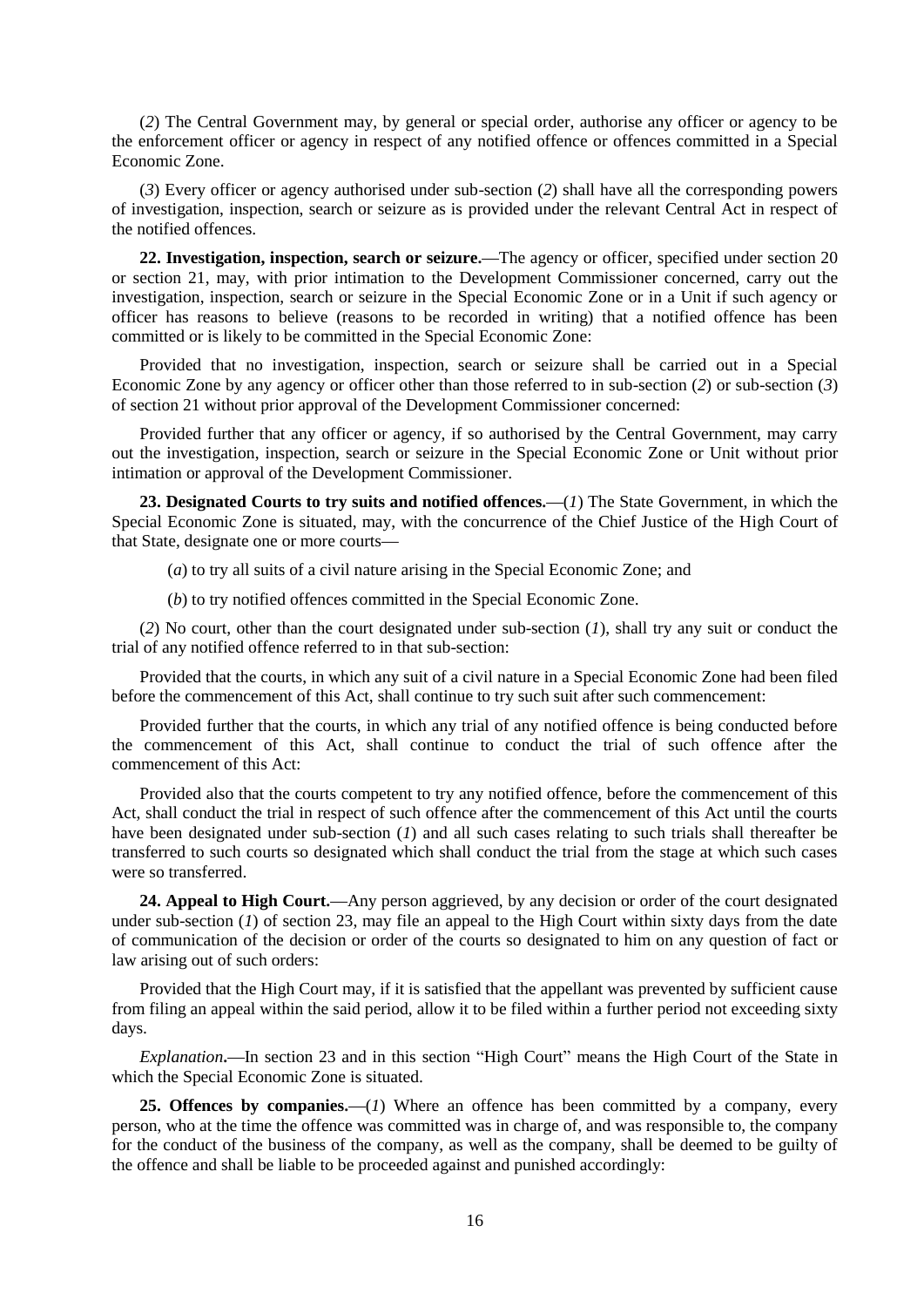Provided that nothing contained in this sub-section shall render any such person liable to any punishment provided for the offence, if he has proved that the offence was committed without his knowledge or that he had exercised all due diligence to prevent the commission of such offence.

(*2*) Notwithstanding anything contained in sub-section (*1*), where an offence has been committed by a company and it is proved that the offence has been committed with the consent or connivance of, or is attributable to any neglect on the part of, any director, manager, secretary or other officer of the company, such director, manager, secretary or other officer shall also be deemed to be guilty of the offence and shall be liable to be proceeded against and punished accordingly.

*Explanation***.—**For the purposes of this section,**—**

(*a*) "company" means any body corporate and includes a firm or other association of individuals; and

(*b*) "director", in relation to a firm, means a partner in the firm.

#### CHAPTER VI

### SPECIAL FISCAL PROVISIONS FOR SPECIAL ECONOMIC ZONES

**26. Exemptions, drawbacks and concessions to every Developer and entrepreneur.—**(*1*) Subject to the provisions of sub-section (*2*), every Developer and the entrepreneur shall be entitled to the following exemptions, drawbacks and concessions, namely:**—**

(*a*) exemption from any duty of customs, under the Customs Act, 1962 (52 of 1962) or the Customs Tariff Act, 1975 (51 of 1975) or any other law for the time being in force, on goods imported into, or services provided in, a Special Economic Zone or a Unit, to carry on the authorised operations by the Developer or entrepreneur;

(*b*) exemption from any duty of customs, under the Customs Act, 1962 (52 of 1962) or the Customs Tariff Act, 1975 (51 of 1975) or any other law for the time being in force, on goods exported from, or services provided, from a Special Economic Zone or from a Unit, to any place outside India;

(*c*) exemption from any duty of excise, under the Central Excise Act, 1944 (1 of 1944) or the Central Excise Tariff Act, 1985 (5 of 1986) or any other law for the time being in force, on goods brought from Domestic Tariff Area to a Special Economic Zone or Unit, to carry on the authorised operations by the Developer or entrepreneur;

(*d*) drawback or such other benefits as may be admissible from time to time on goods brought or services provided from the Domestic Tariff Area into a Special Economic Zone or Unit or services provided in a Special Economic Zone or Unit by the service providers located outside India to carry on the authorised operations by the Developer or entrepreneur;

(*e*) exemption from service tax under Chapter V of the Finance Act, 1994 (32 of 1994) on taxable services provided to a Developer or Unit to carry on the authorised operations in a Special Economic Zone;

(*f*) exemption from the securities transaction tax leviable under section 98 of the Finance (No. 2) Act, 2004 (23 of 2004) in case the taxable securities transactions are entered into by a non-resident through the International Financial Services Centre;

(*g*) exemption from the levy of taxes on the sale or purchase of goods other than newspapers under the Central Sales Tax Act, 1956 (74 of 1956) if such goods are meant to carry on the authorised operations by the Developer or entrepreneur.

(*2*) The Central Government may prescribe, the manner in which, and, the terms and conditions subject to which, the exemptions, concessions, drawback or other benefits shall be granted to the Developer or entrepreneur under sub-section (*1*).

**27. Provisions of Income-tax Act, 1961 to apply with certain modification in relation to Developers and entrepreneurs.—**The provisions of the Income-tax Act, 1961 (43 of 1961), as in force for the time being, shall apply to, or in relation to, the Developer or entrepreneur for carrying on the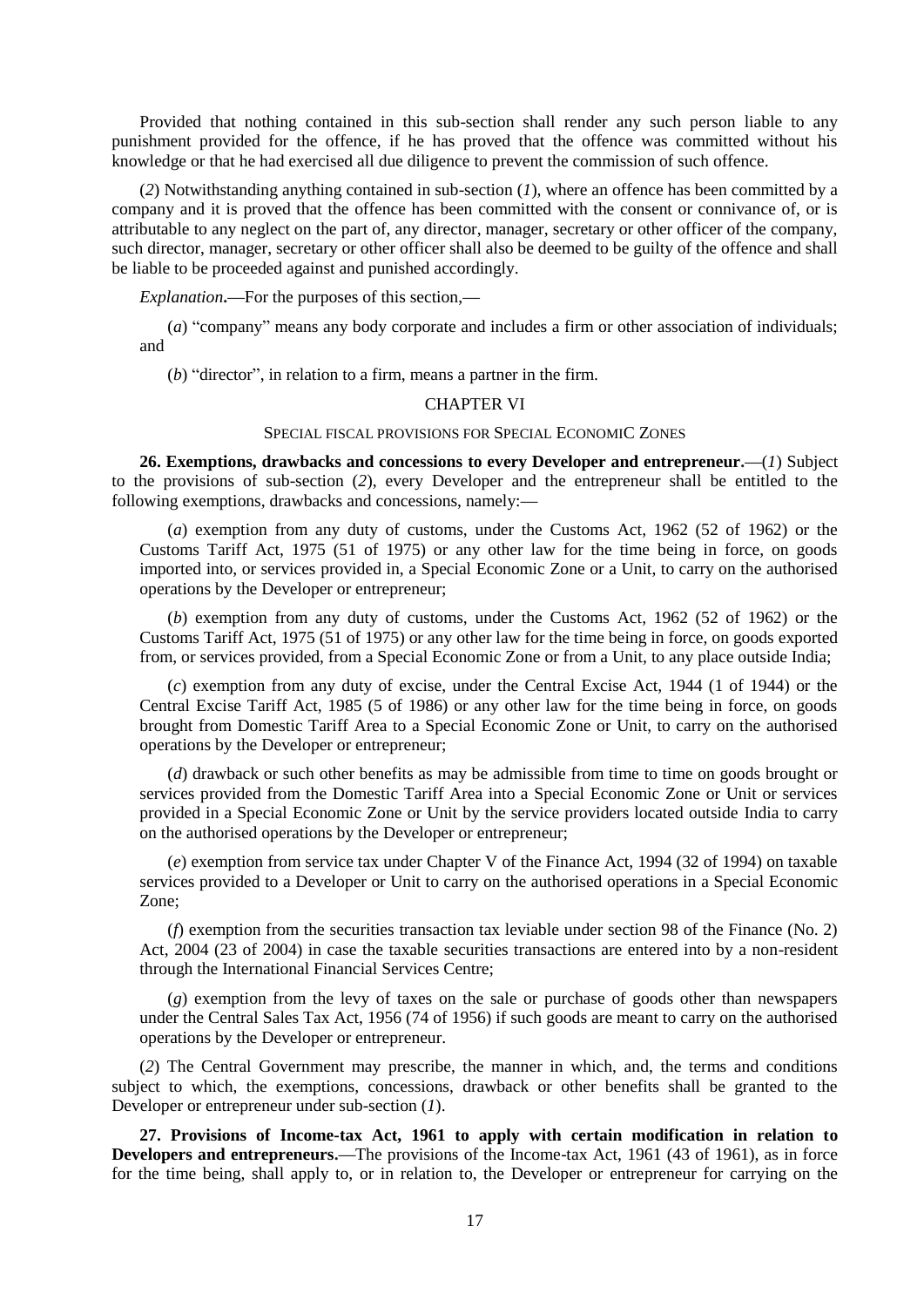authorised operations in a Special Economic Zone or Unit subject to the modifications specified in the Second Schedule.

**28. Duration of goods or services in Special Economic Zones.—**The Central Government may prescribe the period during which any goods brought into, or services provided in, any Unit or Special Economic Zone without payment of taxes, duties or cess shall remain or continue to be provided in such Unit or Special Economic Zone.

**29. Transfer of ownership and removal of goods.—**The transfer of ownership in any goods brought into, or produced or manufactured in, any Unit or Special Economic Zone or removal thereof from such Unit or Zone shall be allowed, subject to such terms and conditions as the Central Government may prescribe.

**30. Domestic clearance by Units.—**Subject to the conditions specified in the rules made by the Central Government in this behalf,**—**

(*a*) any goods removed from a Special Economic Zone to the Domestic Tariff Area shall be chargeable to duties of customs including anti-dumping, countervailing and safeguard duties under the Customs Tariff Act, 1975 (51 of 1975), where applicable, as leviable on such goods when imported; and

(*b*) the rate of duty and tariff valuation, if any, applicable to goods removed from a Special Economic Zone shall be at the rate and tariff valuation in force as on the date of such removal, and where such date is not ascertainable, on the date of payment of duty.

# CHAPTER VII

#### SPECIAL ECONOMIC ZONE AUTHORITY

**31. Constitution of Authority.—** (*1*) The Central Government shall, by notification in the Official Gazette, constitute, for every Special Economic Zone established by it before the commencement of this Act or which may be established after such commencement by the Central Government, an Authority to be called the ...... (name of the Special Economic Zone) Authority to exercise the powers conferred on, and discharge the functions assigned to, it under this Act:

Provided that in respect of existing Special Economic Zones established by the Central Government, such Authority shall be constituted by the Central Government within six months from the date of commencement of this Act:

Provided further that until such Authority is constituted, the person or the authority (including the Development Commissioner) exercising control over such existing Special Economic Zones shall continue to exercise such control over the Special Economic Zone till the Authority is constituted.

(*2*) Every Authority shall be a body corporate by the name aforesaid, having perpetual succession and a common seal, with a power, subject to the provisions of this Act, to acquire, hold and dispose of property, both movable and immovable, and to contract and shall, by the said name, sue and be sued.

(*3*) The head office of every Authority shall be at such place as the Central Government may specify in the notification referred to in sub-section (*1*).

(*4*) Any Authority may, with the previous approval of the Central Government, establish branch offices at other places in India.

(*5*) Every Authority shall consist of**—**

(*a*) the Development Commissioner of the Special Economic Zone over which the Authority exercises its jurisdiction**—**Chairperson, *ex officio*;

(*b*) two officers of the Central Government to be nominated by that Government having knowledge of, or experience in, dealing with matters relating to Special Economic Zones**—**Members, *ex officio*;

(*c*) an officer of the Government of India in the Ministry or Department dealing with commerce on matters relating to Special Economic Zone**—**Member, *ex officio*;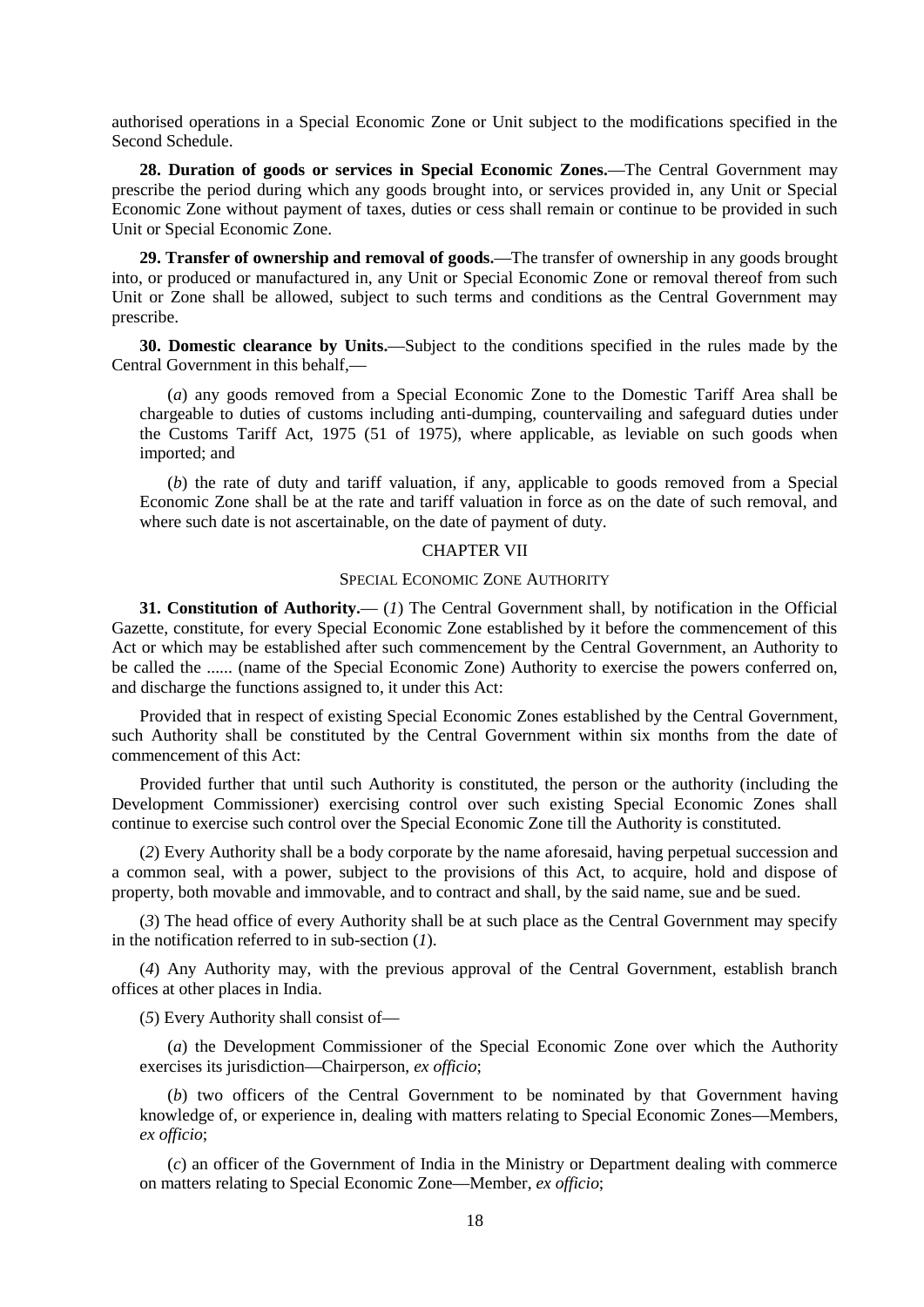(*d*) not more than two persons, being entrepreneurs or their nominee, to be nominated by the Central Government**—**Members, *ex officio*;

(*6*) The term of office of the Members of an Authority (other than *ex officio* Members) and the manner of filling of vacancies shall be such as may be prescribed.

(*7*) An Authority may associate with itself in such manner, subject to such conditions and for such purposes as may be prescribed, any person whose assistance or advice it requires in discharging its functions effectively and that person shall be entitled to receive such allowances or fees as may be fixed by the Authority.

(*8*) One-third of the total Members of the Authority shall form a quorum, and all the acts of the Authority shall be decided by a majority of the Members present.

(*9*) No act or proceeding of an Authority shall be invalidated merely by reason of**—**

- (*a*) any vacancy in, or any defect in the constitution of, the Authority; or
- (*b*) any defect in the appointment of a person acting as a Member of the Authority; or
- (*c*) any irregularity in the procedure of the Authority not affecting the merits of the case.

(*10*) Every Authority shall meet at such times and places and shall observe such rules of procedure in regard to the transaction of business at its meetings (including quorum at such meetings) as may be prescribed.

**32. Officers of Authority and other staff.—**(*1*) Every Development Commissioner of the Special Economic Zone, for which he is appointed as such, shall be the chief executive of the Authority concerned and exercise such powers and perform such functions as may be prescribed.

(*2*) Every Authority may, in addition to the officers and employees transferred to it under section 33, appoint such other officers and employees, as it considers necessary for the efficient discharge of its functions under this Act.

(*3*) The method of appointment, the conditions of service and the scales of pay and allowances of such other officers and employees appointed under sub-section (*2*) shall be such as may be prescribed.

**33. Special provision for transfer of officers or other employees to Authority.—**(*1*) It shall be lawful for the Central Government to transfer to each Authority, by order, and with effect from such date or dates, as may be specified in the order, any officer or other employee holding office as such (except officers or other employees on deputation) in the existing Special Economic Zone concerned:

Provided that the scale of pay of the post to which such officer or other employee is transferred shall not be lower than the scale of pay of the post which he was holding immediately before such transfer and the other terms and conditions of service (including pension, leave, provident fund and medical benefits) of the post to which he is transferred shall not be less favourable than the terms and conditions of service in relation to the post held by him immediately before such transfer:

Provided further that if, immediately before the date of his transfer, any such officer or other employee is officiating in a higher post under the Central Government either in a leave vacancy or in any vacancy of a specified duration, his pay and other allowances, if any, on transfer, shall be protected for the unexpired period of such vacancy and thereafter he shall be entitled to the scale of pay applicable to the post under the Central Government to which he would have reverted but for his transfer to the Authority.

(*2*) If any question arises as to whether the prescribed terms and conditions of service in respect of any matter, including remuneration, pension, leave, provident fund and medical benefits, are less favourable than those attached to the post held by an officer or other employee immediately before his transfer to the Authority, the decision of the Central Government in the matter shall be final.

**34. Functions of Authority.—**(*1*) Subject to the provisions of this Act, it shall be the duty of each Authority to undertake such measures as it thinks fit for the development, operation and management of the Special Economic Zone for which it is constituted.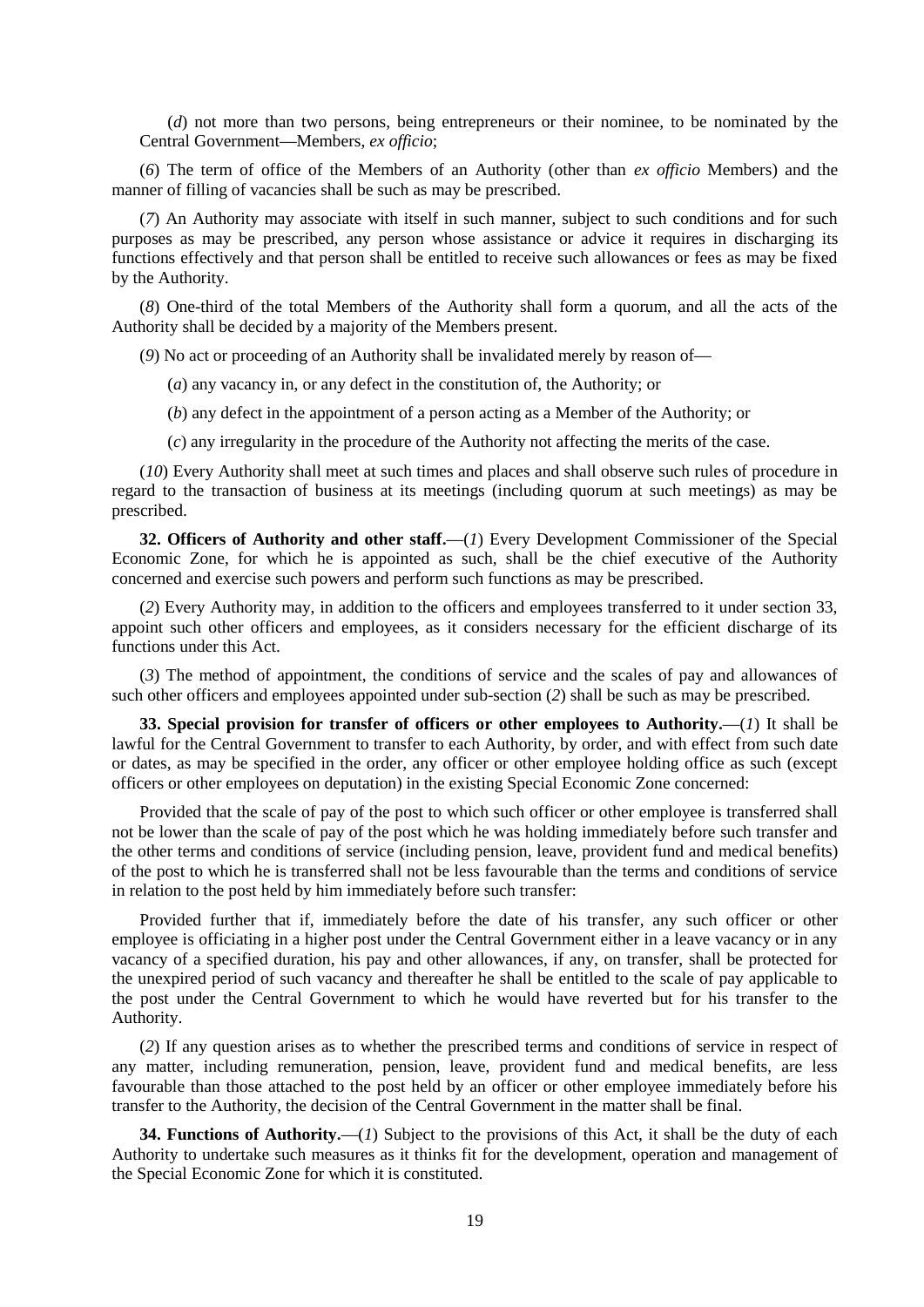(*2*) Without prejudice to the generality of the provisions of sub-section (*1*), the measures referred to therein may provide for**—**

(*a*) the development of infrastructure in the Special Economic Zone;

(*b*) promoting exports from the Special Economic Zone;

(*c*) reviewing the functioning and performance of the Special Economic Zone;

(*d*) levy user or service charges or fees or rent for the use of properties belonging to the Authority;

(*e*) performing such other functions as may be prescribed.

**35. Grants and loans by Central Government.—**The Central Government may, after due appropriation made by Parliament by law in this behalf, make to every Authority by way of grants and loans or such sums of money as that Government may think fit for being utilised for the purposes of this Act.

**36. Constitution of Fund and its application.—**(*1*) There shall be established by every Authority a Fund to be called the.......... (the name of the Special Economic Zone concerned) Authority Fund and there shall be credited thereto**—**

(*a*) all sums of money, which the Central Government may, after due appropriation made by Parliament by law in this behalf, provide to the Authority;

(*b*) all grants or loans that may be made to the Authority under this Act;

(*c*) all sums received on account of user or service charges or fees or rent for the use of properties belonging to the Authority;

(*d*) all sums received by the Authority from such other sources as may be decided upon by the Central Government.

(*2*) The Fund shall be applied for meeting**—**

(*a*) the salaries, allowances and other remuneration of the members, officers and other employees of the Authority;

(*b*) the expenses of the Authority in the discharge of its functions under section 34;

(*c*) the repayment of any loan;

(*d*) the expenses on objects and for purposes authorised by this Act;

(*e*) any other administrative expenses of the Authority.

**37. Accounts and audit.—**(*1*) Every Authority shall maintain proper accounts and other relevant records and prepare an annual statement of accounts in such form as may be prescribed by the Central Government, in consultation with the Comptroller and Auditor-General of India.

(*2*) The accounts of every Authority shall be audited by the Comptroller and Auditor-General of India at such intervals as may be specified by him and any expenditure incurred in connection with such audit shall be payable by the Authority to the Comptroller and Auditor-General of India.

(*3*) The Comptroller and Auditor-General of India or any person appointed by him in connection with the audit of the accounts of the Authority shall have the same rights and privileges and authority in connection with such audit as the Comptroller and Auditor-General of India generally has in connection with the audit of the Government accounts and, in particular, shall have the right to demand the production of books, accounts, connected vouchers and other documents and papers and to inspect any of the offices of the Authority.

(*4*) The accounts of every Authority as certified by the Comptroller and Auditor-General of India or any other person appointed by him in this behalf together with the audit report thereon shall be forwarded annually to the Central Government and the Central Government shall cause the same to be laid before each House of Parliament.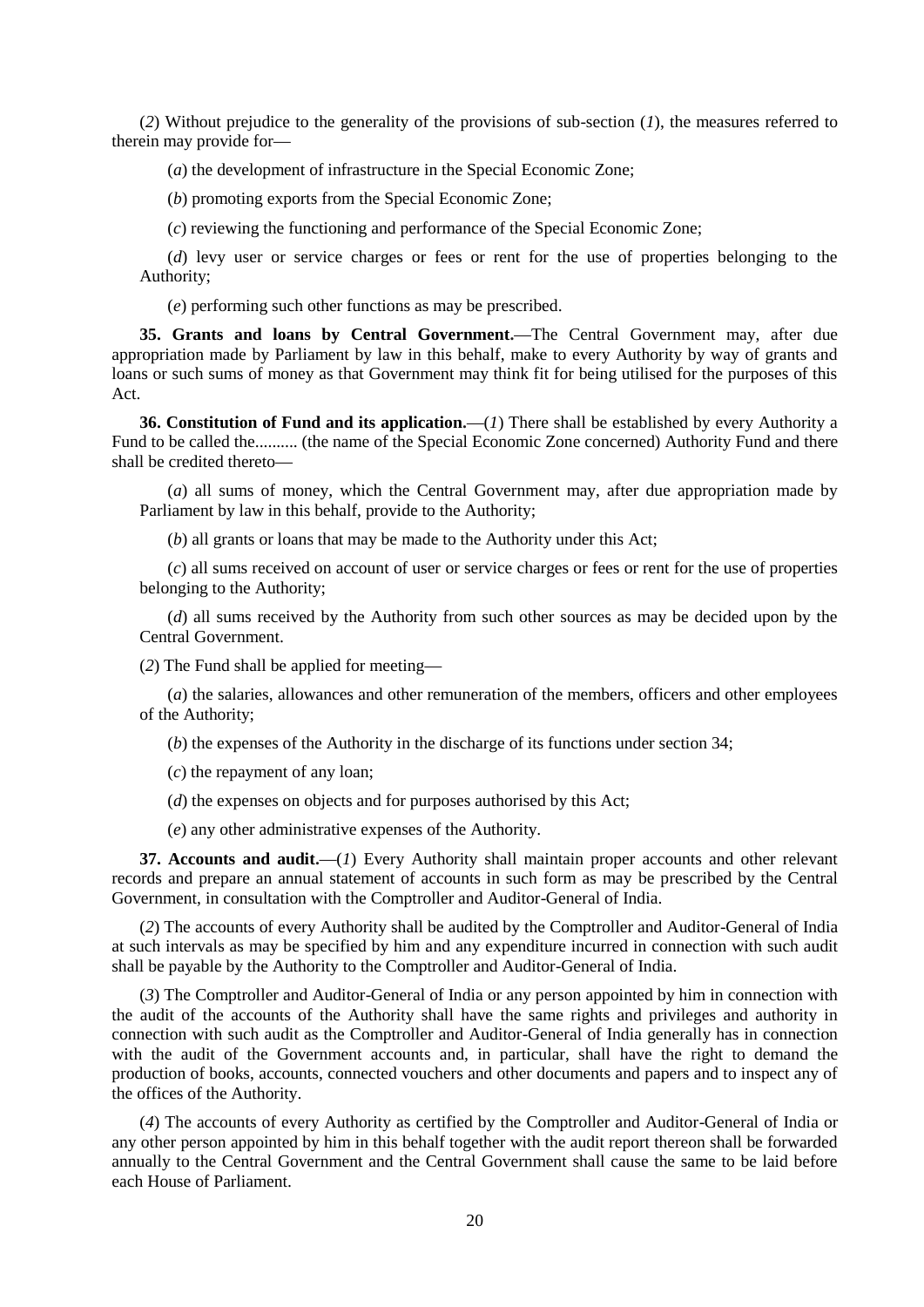**38. Directions by Central Government.—**Every Authority shall be bound to carry out such directions as may be issued to it from time to time by the Central Government for the efficient administration of this Act.

**39. Returns and reports.—**(*1*) Every Authority shall furnish to the Central Government at such time and in such form and manner as may be prescribed or as the Central Government may direct, such returns and statements and such particulars in regard to the promotion and development of exports and the operation and maintenance of the Special Economic Zone and Units as the Central Government may, from time to time, require.

(*2*) Without prejudice to the provisions of sub-section (*1*), every Authority shall, as soon as possible, after the end of each financial year, submit to the Central Government a report in such form and before such date, as may be prescribed, giving a true and full account of its activities, policy and programmes during the previous financial year.

(*3*) A copy of every report received under sub-section (*2*) shall be laid, as soon as may be, after it is received, before each House of Parliament.

**40. Power to supersede Authority.—**(*1*) If at any time the Central Government is of the opinion that an Authority is unable to perform, or has persistently made default in the performance of the duty imposed on it by or under this Act or has exceeded or abused its powers, or has wilfully or without sufficient cause, failed to comply with any direction issued by the Central Government under section 38, the Central Government may, by notification, supersede that Authority for such period not exceeding six months, as may be specified in the notification:

Provided that before issuing a notification under this sub-section, the Central Government shall give reasonable time to that Authority to make representation against the proposed supersession and shall consider the representations, if any, of the Authority.

(*2*) Upon the publication of a notification under sub-section (*1*) superseding the Authority,**—**

(*a*) the Chairperson and other Members of the Authority shall, notwithstanding that their term of office has not expired as from the date of supersession, vacate their offices as such;

(*b*) all the powers, functions and duties which may, by or under the provisions of this Act, be exercised or discharged by or on behalf of the Authority shall, during the period of supersession, be exercised and performed by such person or persons as the Central Government may direct;

(*c*) all property vested in the Authority shall, during the period of supersession, vest in the Central Government.

(*3*) On the expiration of the period of supersession specified in the notification issued under sub-section (*1*), the Central Government may**—**

(*a*) extend the period of supersession for such further period not exceeding six months; or

(*b*) reconstitute the Authority in the manner provided in section 31.

**41 Members, officers and other employees of Authority to be public servants.—**All Members, officers and other employees of every Authority, shall, when acting or purporting to act in pursuance of any of the provisions of this Act or the rules made thereunder, be deemed to be public servants within the meaning of section 21 of the Indian Penal Code (45 of 1860).

### CHAPTER VIII

## **MISCELLANEOUS**

**42. Reference of dispute.—**(*1*) Notwithstanding anything contained in any other law for the time being in force, if**—**

(*a*) any dispute of civil nature arises among two or more entrepreneurs or two or more Developers or between an entrepreneur and a Developer in the Special Economic Zone; and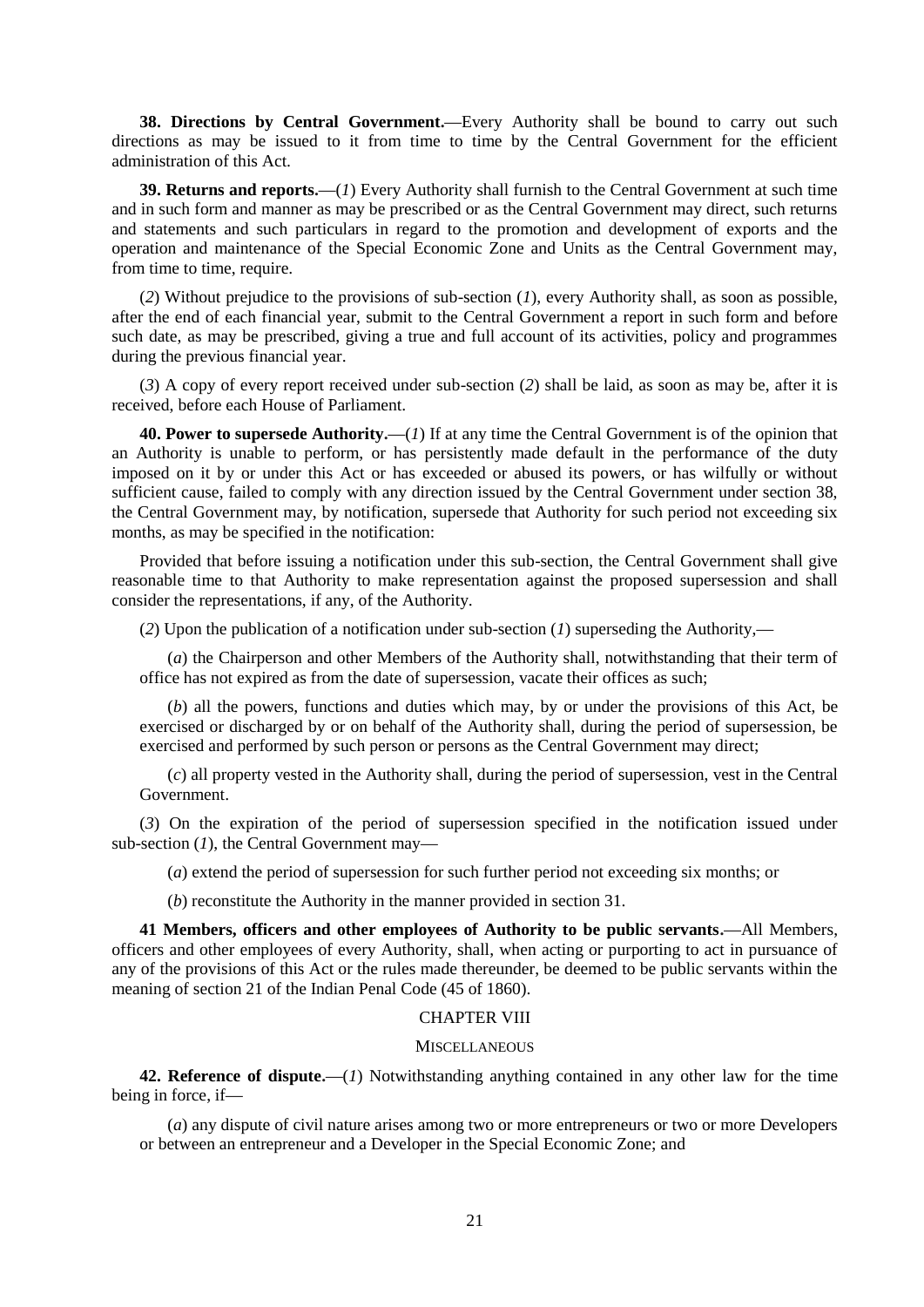(*b*) the court or the courts to try suits in respect of such dispute had not been designated under sub-section (*1*) of section 23,

such dispute shall be referred to arbitration:

Provided that no dispute shall be referred to the arbitration on or after the date of the designation of the court or courts under sub-section (*1*) of section 23.

(*2*) Where a dispute has been referred to arbitration under sub-section (*1*), the same shall be settled or decided by the arbitrator to be appointed by the Central Government.

(*3*) Save as otherwise provided under this Act, the provisions of the Arbitration and Conciliation Act, 1996 (26 of 1996) shall apply to all arbitration under this Act as if the proceedings for arbitration were referred in settlement or decision under the provisions of the Arbitration and Conciliation Act, 1996.

**43. Limitation.—**(*1*) The period of limitation in the case of any dispute which is required to be referred to arbitration shall be regulated by the provisions of the Limitation Act, 1963 (36 of 1963), as if the dispute was a suit and the arbitrator is civil court.

(*2*) Notwithstanding anything contained in sub-section (*1*), the arbitrator may admit a dispute after the expiry of the period of limitation, if the applicant satisfies the arbitrator that he had sufficient cause for not referring the dispute within such period.

**44. Applicability of provisions of this Act to existing Special Economic Zones.—**All the provisions of this Act (except sections 3 and 4) shall, as far as may be, apply to every existing Special Economic Zone.

**45. Person to whom a communication may be sent under this Act.—**A communication by any competent authority or person under this Act may be sent to the person who has the ultimate control over the affairs of the Special Economic Zone or Unit or where the said affairs are entrusted to a manager, director, chairperson, or managing director, or to any other officer, by whatever name called, such communication may be sent to such manager, director, chairperson, or managing director or any other officer.

**46. Identity Card.—**Every person, whether employed or residing or required to be present in a Special Economic Zone, shall be provided an identity card by every Development Commissioner of such Special Economic Zone, in such form and containing such particulars as may be prescribed.

**47. Authorities responsible for administration.—**Any authority which has been conferred upon any power, or, is, required to discharge any function under any Central or State Act, may, subject to the provisions of this Act, exercise such power or discharge such functions in any Special Economic Zone under that Act.

**48. Protection of action taken in good faith.—**No suit, prosecution or other legal proceeding shall lie against the Central Government or any Chairperson, Member, officer or other employee of the Board or the Approval Committee or the Authority or Development Commissioner for anything done or intended to be done in good faith under this Act.

**49. Power to modify provisions of this Act or other enactments in relation to Special Economic Zones.—**(*1*) The Central Government may, by notification, direct that any of the provision of this Act (other than sections 54 to 56) or any other Central Act or any rules or regulations made thereunder or any notification or order issued or direction given thereunder (other than the provisions relating to making of the rules or regulations) specified in the notification**—**

(*a*) shall not apply to a Special Economic Zone or a class of Special Economic Zones or all Special Economic Zones; or

(*b*) shall apply to a Special Economic Zone or a class of Special Economic Zones or all Special Economic Zones only with such exceptions, modification and adaptation, as may be specified in the notification:

Provided that nothing contained in this section shall apply to any modifications of any Central Act or any rule or regulation made thereunder or any notification or order issued or direction given or scheme made thereunder so far as such modification, rule, regulation, notification, order or direction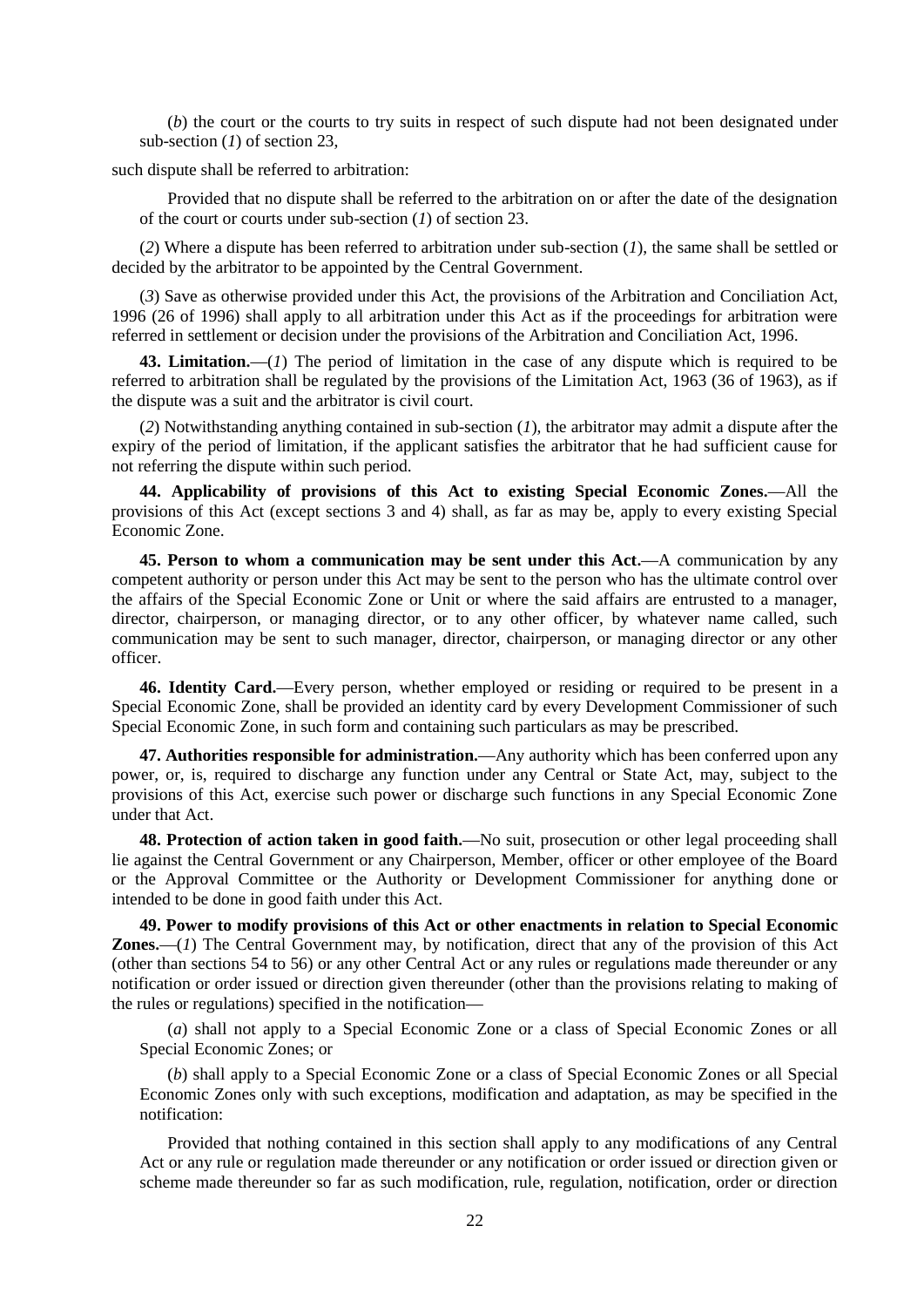or scheme relates to the matters relating to trade unions, industrial and labour disputes, welfare of labour including conditions of work, provident funds, employers' liability, workmen's compensation, invalidity and old age pensions and maternity benefits applicable in any Special Economic Zones.

(*2*) A copy of every notification proposed to be issued under sub-section (*1*), shall be laid in draft before each House of Parliament, while it is in session, for a total period of thirty days which may be comprised in one session or in two or more successive sessions, and if, before the expiry of the session immediately following the session or the successive sessions aforesaid, both Houses agree in disapproving the issue of the notification or both Houses agree in making any modification in the notification, the notification shall not be issued or, as the case may be, shall be issued only in such modified form as may be agreed upon by both the Houses.

**50. Power of State Government to grant exemption.—**The State Government may, for the purposes of giving effect to the provisions of this Act, notify policies for Developers and Units and take suitable steps for enactment of any law**—**

(*a*) granting exemption from the State taxes, levies and duties to the Developer or the entrepreneur;

(*b*) delegating the powers conferred upon any person or authority under any State Act to the Development Commissioner in relation to the Developer or the entrepreneur.

**51. Act to have overriding effect.—**The provisions of this Act shall have effect notwithstanding anything inconsistent therewith contained in any other law for the time being in force or in any instrument having effect by virtue of any law other than this Act.

**52. Certain provisions not to apply.—**(*1*) The provisions contained in the Chapter XA of the Customs Act, 1962 (52 of 1962) and the Special Economic Zones Rules, 2003 and the Special Economic Zones (Customs Procedure) Regulations, 2003 made thereunder shall not, with effect from such date as the Central Government by notification appoint, apply to the Special Economic Zones.

(*2*) Notwithstanding anything contained in sub-section (*1*), all offences committed, before the commencement of this Act, under any provisions of the Customs Act, 1962 (52 of 1962) and the Special Economic Zones Rules, 2003 and the Special Economic Zones (Customs Procedure) Regulations, 2003 made thereunder, shall continue to be governed by the said Act or rules, as the case may be.

(*3*) Anything done or any action taken or purported to have been done or taken including any rule, notification, inspection, order or notice made or issued or any permission or authorisation or exemption granted or any document or instrument executed under the said provisions of the Act, rules and regulations referred to in sub-section (*1*) shall, in so far as they are not inconsistent with the provisions of this Act, be deemed to have been done or taken or made or issued or granted under the corresponding provisions of the Act or rules or regulations referred to in that sub-section.

**53. Special Economic Zones to be ports, airports, inland container depots, land stations, etc., in certain cases.—**A Special Economic Zone shall, on and from the appointed day, be deemed to be a territory outside the customs territory of India for the purposes of undertaking the authorised operations.

(*2*) A Special Economic Zone shall, with effect from such date as the Central Government may notify, be deemed to be a port, airport, inland container depot, land station and land customs stations, as the case may be, under section 7 of the Customs Act, 1962 (52 of 1962):

Provided that for the purposes of this section, the Central Government may notify different dates for different Special Economic Zones.

**54. Amendment to First Schedule.—**(*1*) The Central Government may, having regard to the objects of this Act, and if it considers necessary or expedient so to do, by notification add to, or as the case may be, omit from the First Schedule any enactment specified therein.

(*2*) A copy of every notification proposed to be issued under sub-section (*1*), shall be laid in draft before each House of Parliament, while it is in session, for a total period of thirty days which may be comprised in one session or in two or more successive sessions, and if, before the expiry of the session immediately following the session or the successive sessions aforesaid, both Houses agree in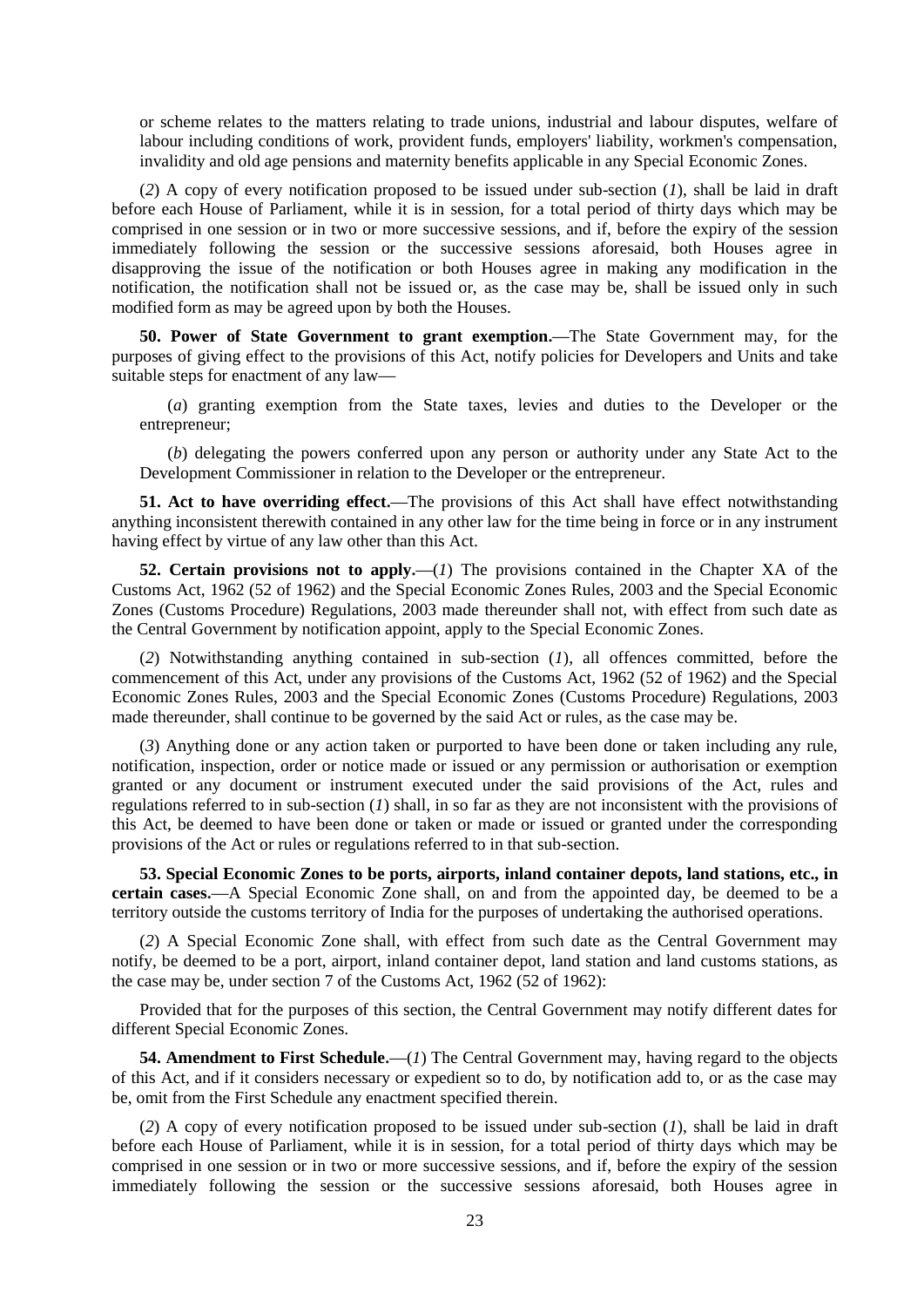disapproving the issue of the notification or both Houses agree in making any modification in the notification, the notification shall not be issued or, as the case may be, shall be issued only in such modified form as may be agreed upon by both the Houses.

**55. Power to make rules.—**(*1*) The Central Government may, by notification, make rules for carrying out the provisions of this Act.

(*2*) In particular, and without prejudice to the generality of the foregoing power, such rules may provide for all or any of the following matters, namely:**—**

(*a*) the infrastructure facilities necessary for the development of the Special Economic Zones under clause (*p*) and services in the Special Economic Zones under clause (*z*) of section 2;

(*b*) the period within which the person concerned shall obtain the concurrence of the State Government under sub-section (*3*) of section 3;

(*c*) the form and the manner in which a proposal may be made and the particulars to be contained therein under sub-section (*5*) of section 3;

(*d*) the period within which the State Government may forward the proposal together with its recommendation under sub-section (*6*) of section 3;

(*e*) the requirements subject to which the Board may approve, modify or reject the proposal under sub-section (*8*) of section 3;

(*f*) the period within which the grant of letter of approval shall be communicated to the State Government or Developer or entrepreneur under sub-section (*10*) of section 3;

(*g*) the other requirements for notifying the specifically identified area in a State as a Special Economic Zone under sub-section (*1*) of section 4;

(*h*) the terms, conditions and limitations subject to which the goods or services exported out of, or imported into, or procured from the Domestic Tariff Area to, a Special Economic Zone, be exempt from payment of taxes, duties, or cess under section 7;

(*i*) the procedure for transfer of letter of approval in case of suspension of letter of approval of a Developer under clause (*a*) of sub-section (*9*) of section 10;

(*j*) the form and the manner in which a proposal may be submitted and the particulars to be contained therein under sub-section (*1*) of section 15;

(*k*) the time within which a person aggrieved by the order of the Approval Committee may prefer an appeal under sub-section (*4*) of section 15;

(*l*) the form in which the appeal shall be made and the fees for making such appeal under sub-section (*6*) of section 15;

(*m*) the procedure for disposing of an appeal under sub-section (*7*) of section 15;

(*n*) the requirements (including the period for which a Unit may be set up) subject to which the proposal may be approved, modified or rejected under clause (*a*) of sub-section (*8*) of section 15;

(*o*) the terms and conditions for the Unit subject to which it shall undertake authorised operations under clause (*b*) of sub-section (*8*) of section 15 and the obligations and entitlements of the Unit;

(*p*) the time within which a person aggrieved by the order of the Approval Committee may prefer an appeal under sub-section (*4*) of section 16;

(*q*) the form in which the appeal shall be made and the fees for making such appeal under sub-section (*6*) of section 16;

(*r*) the procedure for disposing of an appeal under sub-section (*7*) of section 16;

(*s*) the form and the manner in which an application may be made for setting up of an Offshore Banking Unit in a Special Economic Zone under sub-section (*1*) of section 17;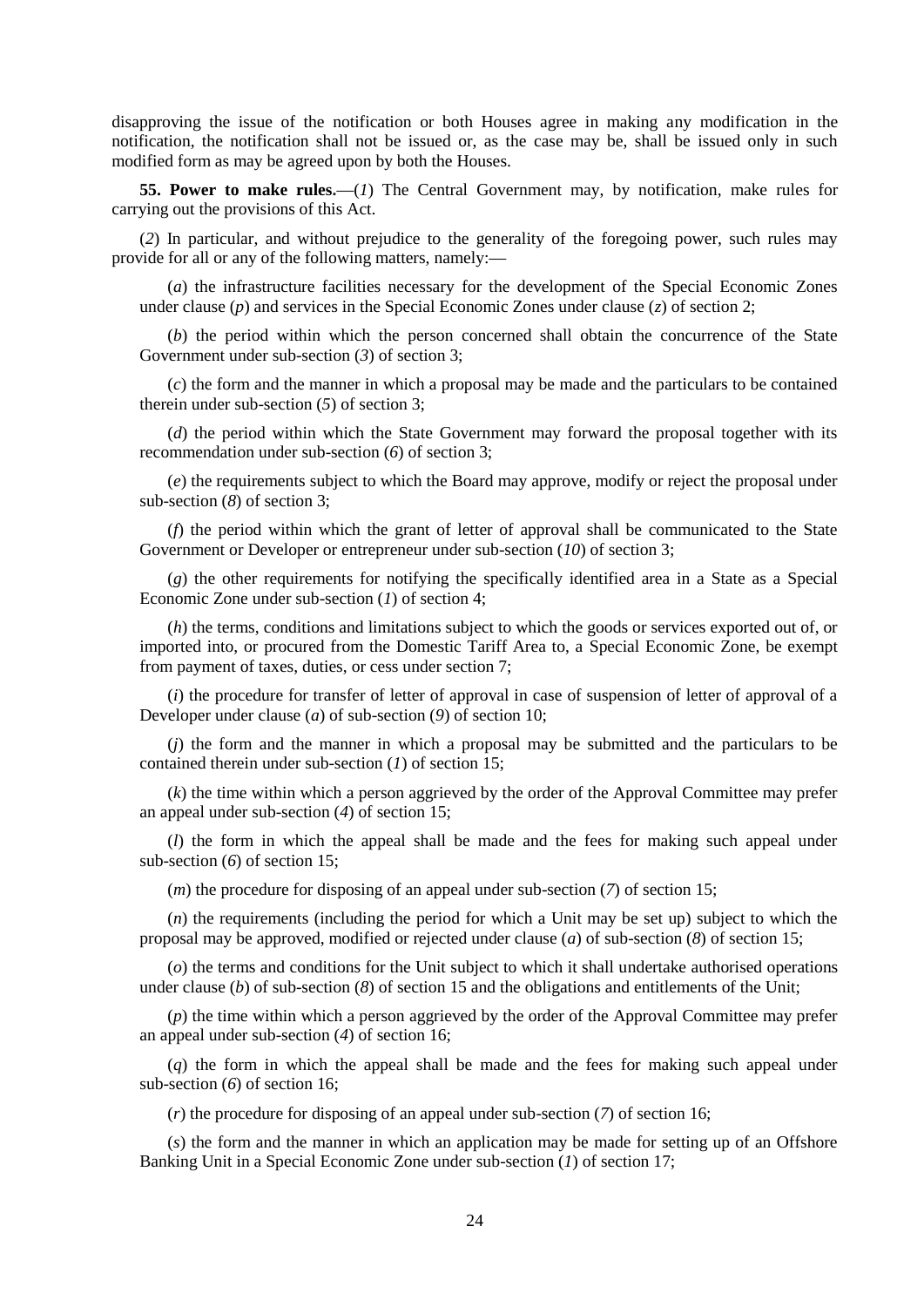(*t*) the requirements for setting up and operation of an International Financial Services Centre in a Special Economic Zone under sub-section (*1*) of section 18;

(*u*) the requirements and terms and conditions subject to which a Unit in the International Financial Services Centre may be set up and operated in a Special Economic Zone under sub-section (*2*) of section 18;

(*v*) the form of single application for obtaining any licence, permission or registration or approval under clause (*a*) of section 19;

(*w*) the form of single return or information to be furnished by an entrepreneur or Developer under clause (*c*) of section 19;

(*x*) the manner in which and the terms and conditions subject to which the exemptions, concessions, draw back or other benefits shall be granted to every Developer and entrepreneur under sub-section (*2*) of section 26;

(*y*) the period during which any goods brought into, or services provided in, any Special Economic Zone shall remain or continue to be provided in such Unit or Special Economic Zone under section 28;

(*z*) the terms and conditions subject to which transfer of ownership in any goods brought into, or produced or manufactured in, any Unit or Special Economic Zone, or removal thereof from such Unit or Zone, shall be allowed under section 29;

(*za*) the conditions subject to which the Units shall be entitled to sell the goods manufactured in a Special Economic Zone to the Domestic Tariff Area under section 30;

(*zb*) the term of office of the Members, other than *ex officio* Members, of every Authority and the manner of filling of vacancies under sub-section (*6*) of section 31;

(*zc*) the manner in which and the conditions subject to which and the purposes for which any person may be associated under sub-section (*7*) of section 31;

(*zd*) the times and the places of meetings and the procedure to be followed in the transaction of business at the meetings under sub-section (*10*) of section 31;

(*ze*) the powers and the functions of every Development Commissioner under sub-section (*1*) of section 32:

(*zf*) the method of appointment of officers and other employees of every Authority, conditions of their service and the scale of pay and allowances under sub-section (*3*) of section 32;

(*zg*) the other functions to be performed by the Authority under clause (*e*) of sub-section (*2*) of section 34;

(*zh*) the form in which the accounts and other relevant records of every Authority shall be maintained and annual statement of accounts shall be prepared under sub-section (*1*) of section 37;

(*zi*) the form and the manner in which and the time at which every Authority shall furnish returns and statements and other particulars to the Central Government under sub-section (*1*) of section 39;

(*zj*) the form in which and the date before which every Authority shall furnish to the Central Government the report of its activities, policy and programmes under sub-section (*2*) of section 39;

(*zk*) the form in which and the particulars to be contained in the identity cards under section 46;

(*zl*) any other matter which, is to be, or may be, prescribed.

(*3*) Every rule made by the Central Government under this Act shall be laid, as soon as may be after it is made, before each House of Parliament, while it is in session, for a total period of thirty days which may be comprised in one session or in two or more successive sessions, and if, before the expiry of the session immediately following the session or the successive sessions aforesaid, both Houses agree in making any modification in the rule or both Houses agree that the rule should not be made, the rule shall thereafter have effect only in such modified form or be of no effect, as the case may be; so, however, that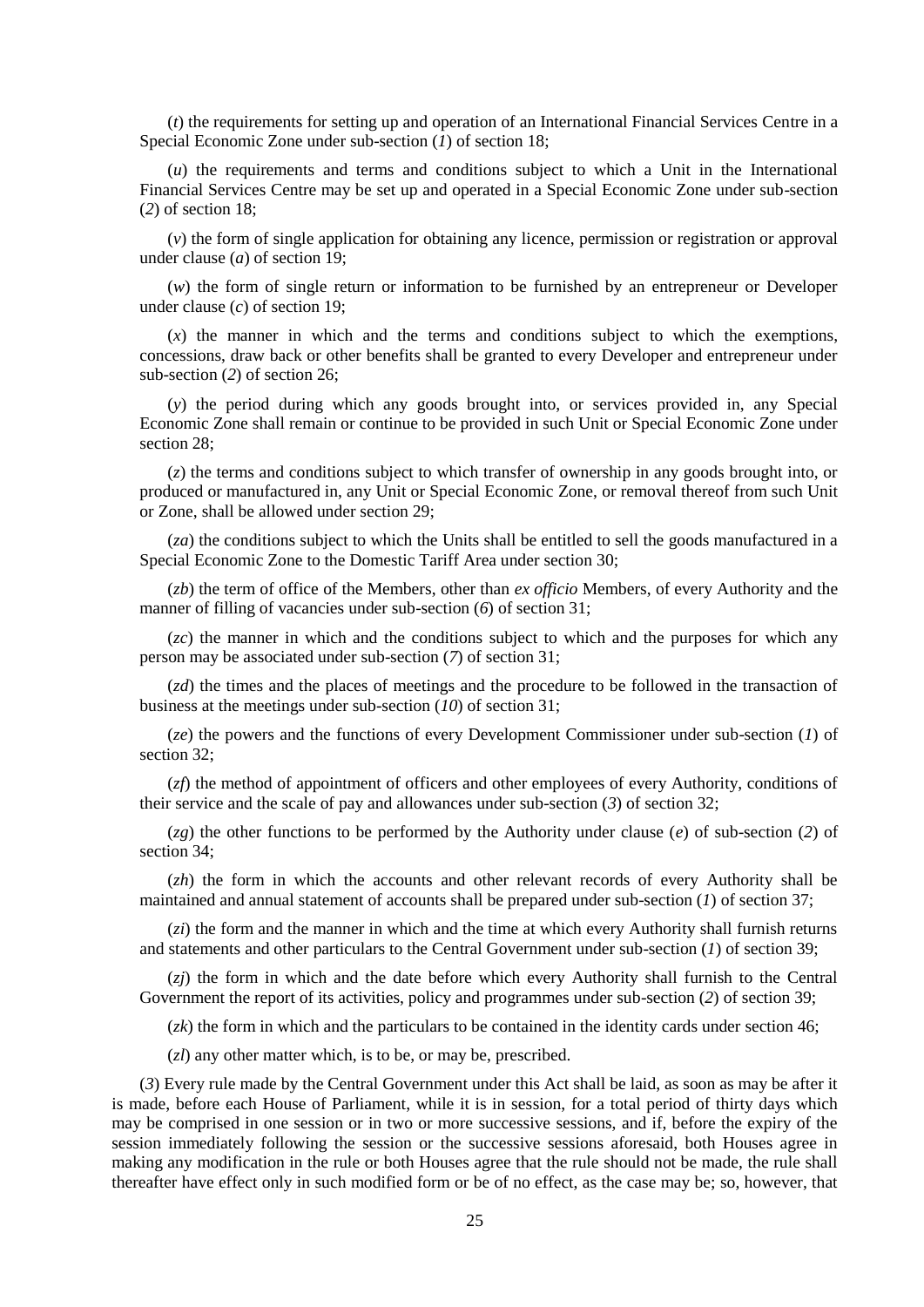any such modification or annulment shall be without prejudice to the validity of anything previously done under that rule.

**56. Power to remove difficulties.—**(*1*) If any difficulty arises in giving effect to the provisions of this Act, the Central Government may, by order published in the Official Gazette, make such provisions not inconsistent with the provisions of this Act, as may appear to it to be necessary or expedient for removing the difficulty:

Provided that no such order shall be made under this section after the expiration of two years from the date of commencement of this Act.

(*2*) Every order made under this section shall be laid, as soon as may be after it is made, before each House of Parliament.

**57. Amendment of certain enactments.—**With effect from such date as the Central Government may, by notification, appoint, the enactments specified in the Third Schedule shall be amended in the manner specified therein:

Provided that different dates may be appointed on which the amendments specified in the Third Schedule shall apply to a particular Special Economic Zone or a class of Special Economic Zones or all Special Economic Zones.

**58. Savings.—**All rules made or purporting to have been made or all notifications issued or purporting to have been issued under any Central Act relating to the Special Economic Zones shall, in so far as they relate to matters for which provision is made in this Act or rules made or notification issued thereunder and are not inconsistent therewith, be deemed to have been made or issued under this Act as if this Act had been in force on the date on which such rules were made or notifications were issued and shall continue to be in force unless and until they are superseded by any rules made or notifications issued under this Act.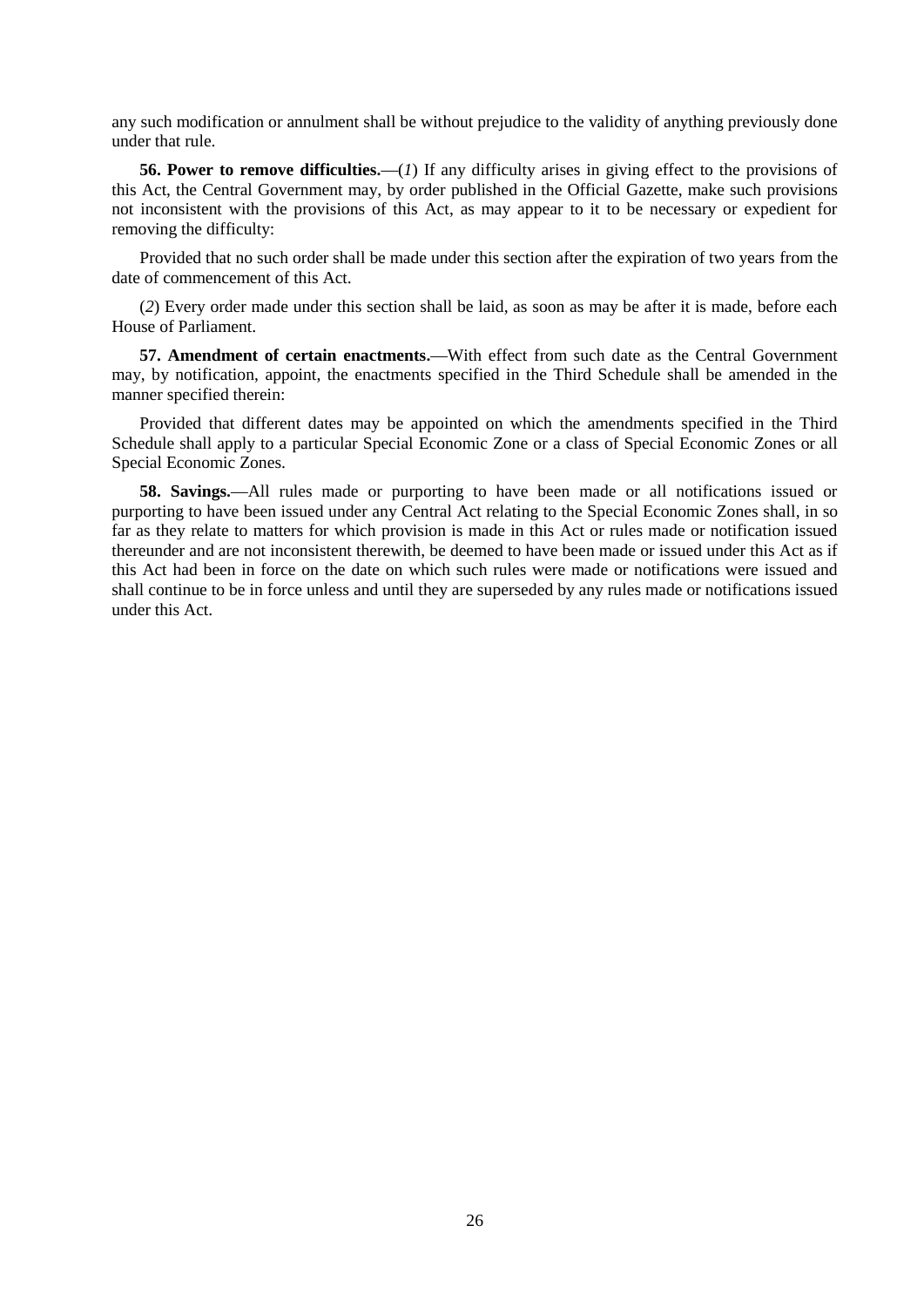#### THE FIRST SCHEDULE

#### (*See* sections 7 and 54)

### **ENACTMENTS**

- 1. The Agricultural Produce Cess Act, 1940 (27 of 1940).
- 2. The Coffee Act, 1942 (7 of 1942).
- 3. The Mica Mines Labour Welfare Fund Act, 1946 (22 of 1946).
- 4. The Rubber Act, 1947 (24 of 1947).
- 5. The Tea Act, 1953 (29 of 1953).
- 6. The Salt Cess Act, 1953 (49 of 1953).
- 7. The Medicinal and Toilet Preparations (Excise Duties) Act, 1955 (16 of 1955).
- 8. The Additional Duties of Excise (Goods of Special Importance) Act, 1957 (58 of 1957).
- 9. The Sugar (Regulation of Production) Act, 1961 (55 of 1961).
- 10. The Textiles Committee Act, 1963 (41 of 1963).
- 11. The Produce Cess Act, 1966 (15 of 1966).
- 12. The Marine Products Export Development Authority Act, 1972 (13 of 1972).
- 13. The Coal Mines (Conservation and Development) Act, 1974 (28 of 1974).
- 14. The Oil Industry (Development) Act, 1974 (47 of 1974).
- 15. The Tobacco Cess Act, 1975 (26 of 1975).
- 16. The Additional Duties of Excise (Textile and Textile Articles) Act, 1978 (40 of 1978).
- 17. The Sugar Cess Act, 1982 (3 of 1982).
- 18. The Jute Manufactures Cess Act, 1983 (28 of 1983).
- 19. The Agricultural and Processed Food Products Export Cess Act, 1985 (3 of 1986).
- 20. The Spices Cess Act, 1986 (11 of 1986).
- 21. The Research and Development Cess Act, 1986 (32 of 1986).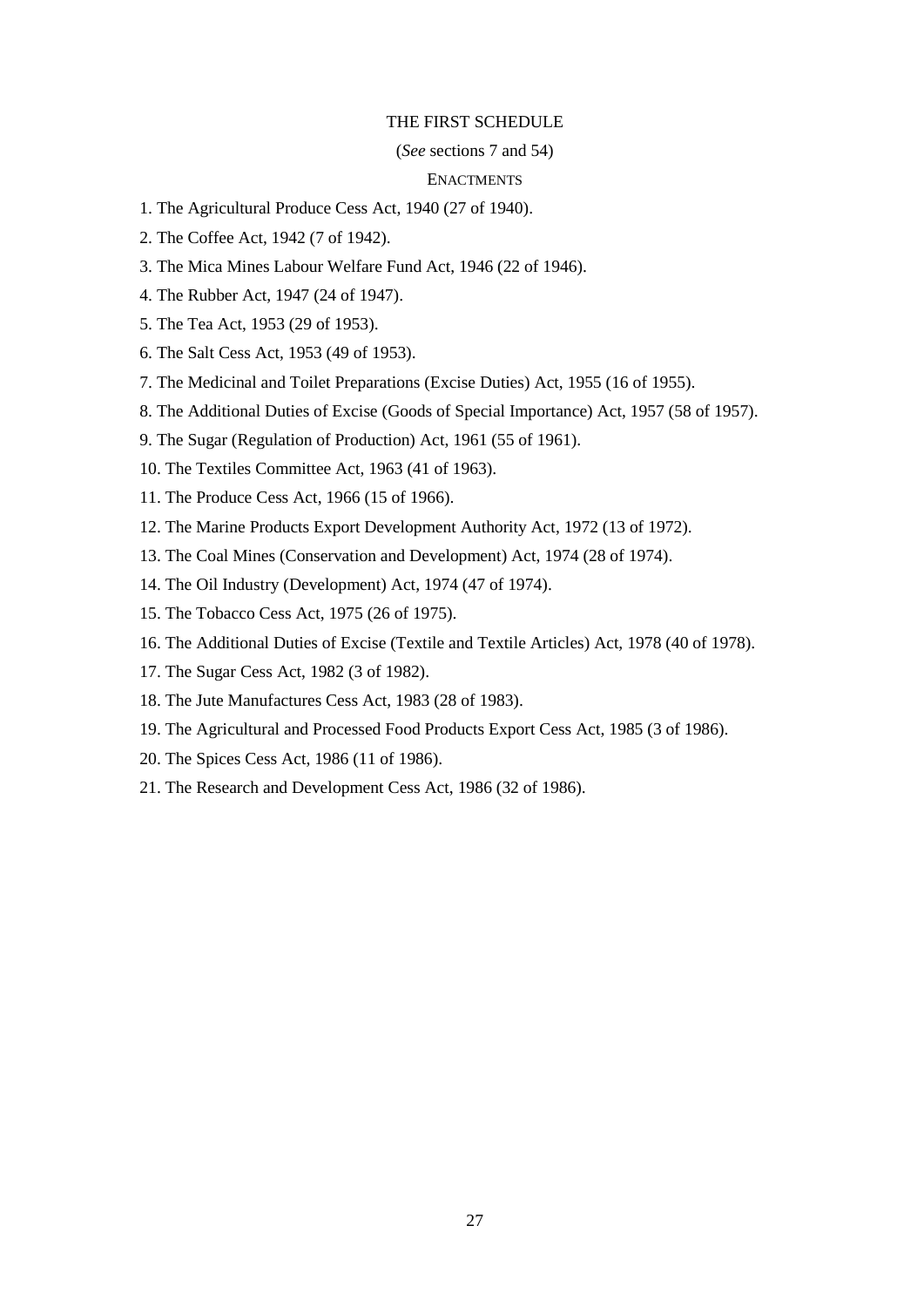#### THE SECOND SCHEDULE

#### (*See* section 27)

### MODIFICATIONS TO THE INCOME-TAX ACT, 1961

(43 OF 1961)

(*a*) in section 10,**—**

(*A*) in clause (*15*), after sub-clause (*vii*), the following clause shall be inserted at the end, namely:**—**

"(*viii*) any income by way of interest received by a non-resident or a person who is not ordinarily resident, in India on a deposit made on or after the 1st day of April, 2005 in an Offshore Banking Unit referred to in clause (*u*) of section 2 of the Special Economic Zones Act, 2005;";

(*B*) in clause (*23G*), after the words, brackets, figures and letters "sub-section (*4*) of section 80-IA", the words brackets, figures and letters "or sub-section (*3*) of section 80-IAB" shall be inserted;

*(C)* in clause (*34*), the following *Explanation* shall be inserted, namely:**—**

"*Explanation***.—**For the removal of doubts, it is hereby declared that the dividend referred to in section 115-O shall not be included in the total income of the assessee, being a Developer or entrepreneur.";

(*b*) in section 10A, after sub-section (*7A*), the following sub-section shall be inserted, namely:**—**

"(*7B*) The provisions of this section shall not apply to any undertaking, being a Unit referred to in clause (*zc*) of section 2 of the Special Economic Zones Act, 2005, which has begun or begins to manufacture or produce articles or things or computer software during the previous year relevant to the assessment year commencing on or after the 1st day of April, 2006 in any Special Economic Zone.";

(*c*) after section 10A, the following section shall be inserted, namely:**—**

"10AA. *Special provisions in respect of newly established Units in Special Economic Zones*.—(*1*) Subject to the provisions of this section, in computing the total income of an assessee, being an entrepreneur as referred to in clause (*j*) of section (*2*) of the Special Economic Zones Act, 2005, from his Unit, who begins to manufacture or produce articles or things or provide any services during the previous year relevant to any assessment year commencing on or after the 1st day of April, 2006, a deduction of—

(*i*) hundred per cent. of profits and gains derived from the export, of such articles or things or from services for a period of five consecutive assessment years beginning with the assessment year relevant to the previous year in which the Unit begins to manufacture or produce such articles or things or provide services, as the case may be, and fifty per cent. of such profits and gains for further five assessment years and thereafter;

(*ii*) for the next five consecutive assessment years, so much of the amount not exceeding fifty per cent. of the profit as is debited to the profit and loss account of the previous year in respect of which the deduction is to be allowed and credited to a reserve account (to be called the "Special Economic Zone Re-investment Reserve Account") to be created and utilised for the purposes of the business of the assessee in the manner laid down in sub-section (*2*).

(*2*) The deduction under clause (*ii*) of sub-section (*1*) shall be allowed only if the following conditions are fulfilled, namely:**—**

(*a*) the amount credited to the Special Economic Zone Re-investment Reserve Account is to be utilised**—**

(*i*) for the purposes of acquiring machinery or plant which is first put to use before the expiry of a period of three years following the previous year in which the reserve was created; and

(*ii*) until the acquisition of the machinery or plant as aforesaid, for the purposes of the business of the undertaking other than for distribution by way of dividends or profits or for remittance outside India as profits or for the creation of any asset outside India;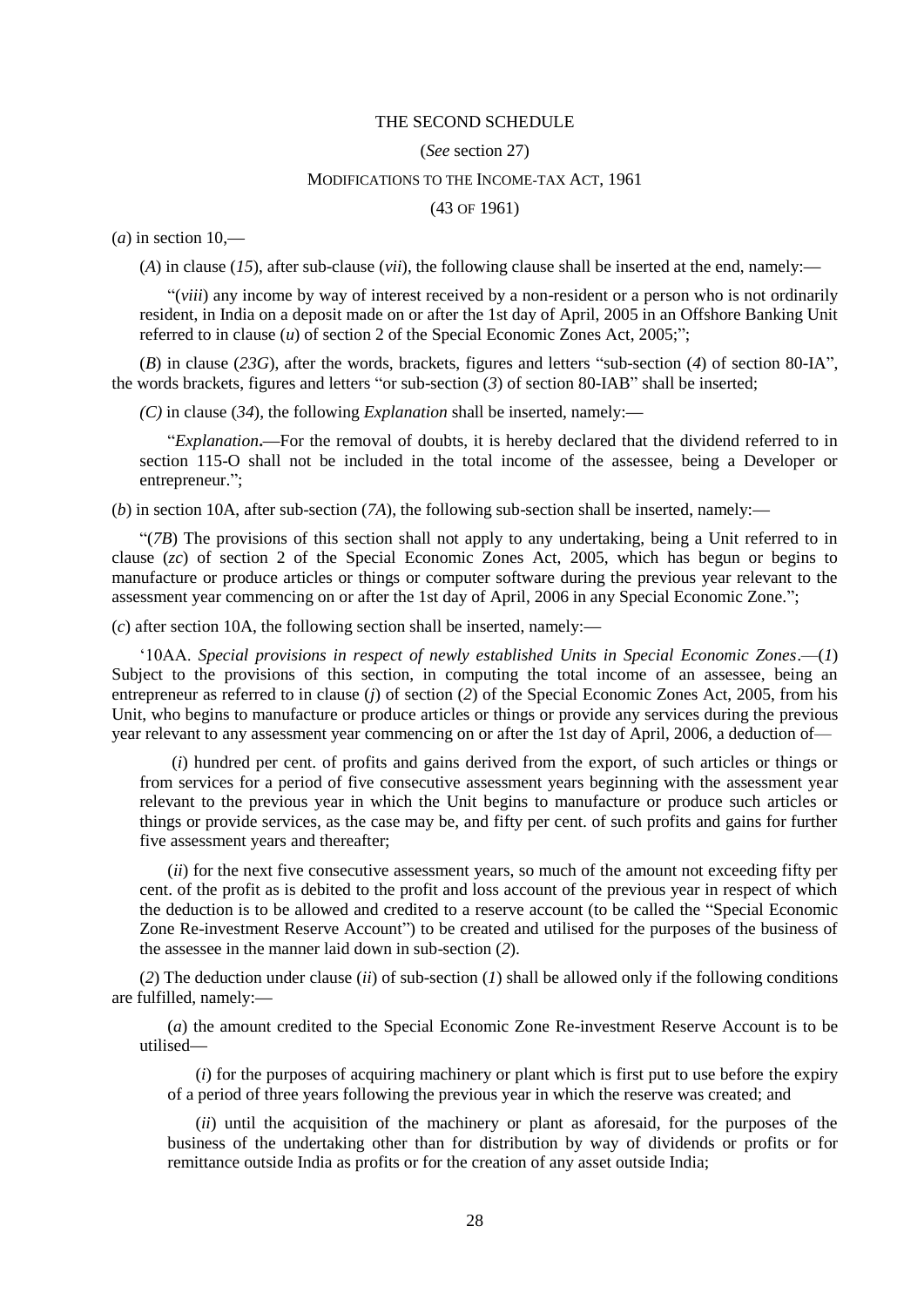(*b*) the particulars, as may be specified by the Central Board of Direct Taxes in this behalf, under clause (*b*) of sub-section (*IB*) of section 10A have been furnished by the assessee in respect of machinery or plant along with the return of income for the assessment year relevant to the previous year in which such plant or machinery was first put to use.

(*3*) Where any amount credited to the Special Economic Zone Re-investment Reserve Account under clause (*ii*) of sub-section (*1*),**—**

(*a*) has been utilised for any purpose other than those referred to in sub-section (*2*), the amount so utilised; or

(*b*) has not been utilised before the expiry of the period specified in sub-clause (*i*) of clause (*a*) of sub-section (*2*), the amount not so utilised,

shall be deemed to be the profits,**—**

(*i*) in a case referred to in clause (*a*), in the year in which the amount was so utilised; or

(*ii*) in a case referred to in clause (*b*), in the year immediately following the period of three years specified in sub-clause (*i*) of clause (*a*) of sub-section (*2*),

and shall be charged to tax accordingly:

Provided that where in computing the total income of the Unit for any assessment year, its profits and gains had not been included by application of the provisions of sub-section (*7B*) of section 10A, the undertaking being the Unit shall be entitled to deduction referred to in this sub-section only for the unexpired period of ten consecutive assessment years and thereafter it shall be eligible for deduction from income as provided in clause (*ii*) of sub-section (*1*):

*Explanation*.**—**For the removal of doubts, it is hereby declared that an undertaking being the Unit, which had already availed before the commencement of the Special Economic Zone Act, 2005, the deductions referred to in section 10A for ten consecutive assessment years, such Unit shall not be eligible for deduction from income under this section:

Provided further that where a Unit initially located in any free trade zone or export processing zone is subsequently located in a Special Economic Zone by reason of conversion of such free trade zone or export processing zone into a Special Economic Zone, the period of ten consecutive assessment years referred to above shall be reckoned from the assessment year relevant to the previous year in which the Unit began to manufacture, or produce or process such articles or things or services in such free trade zone or export processing zone:

Provided also that where a Unit initially located in any free trade zone or export processing zone is subsequently located in a Special Economic Zone by reason of conversion of such free trade zone or export processing zone into a Special Economic Zone and has completed the period of ten consecutive assessment years referred to above, it shall not be eligible for deduction from income as provided in clause (*ii*) of sub-section (*1*) with effect from the 1st day of April, 2006.

(*4*) This section applies to any undertaking being the Unit, which has begun or begins to manufacture or produce articles or things or services during the previous year relevant to the assessment year commencing on or after the 1st day of April, 2006, in any Special Economic Zone.

(*5*) Where any undertaking being the Unit which is entitled to the deduction under this section is transferred, before the expiry of the period specified in this section, to another undertaking, being the Unit in a scheme of amalgamation or demerger,**—**

(*a*) no deduction shall be admissible under this section to the amalgamating or the demerged Unit, being the company for the previous year in which the amalgamation or the demerger takes place; and

(*b*) the provisions of this section shall, as they would have applied to the amalgamating or the demerged Unit being the company as if the amalgamation or demerger had not taken place.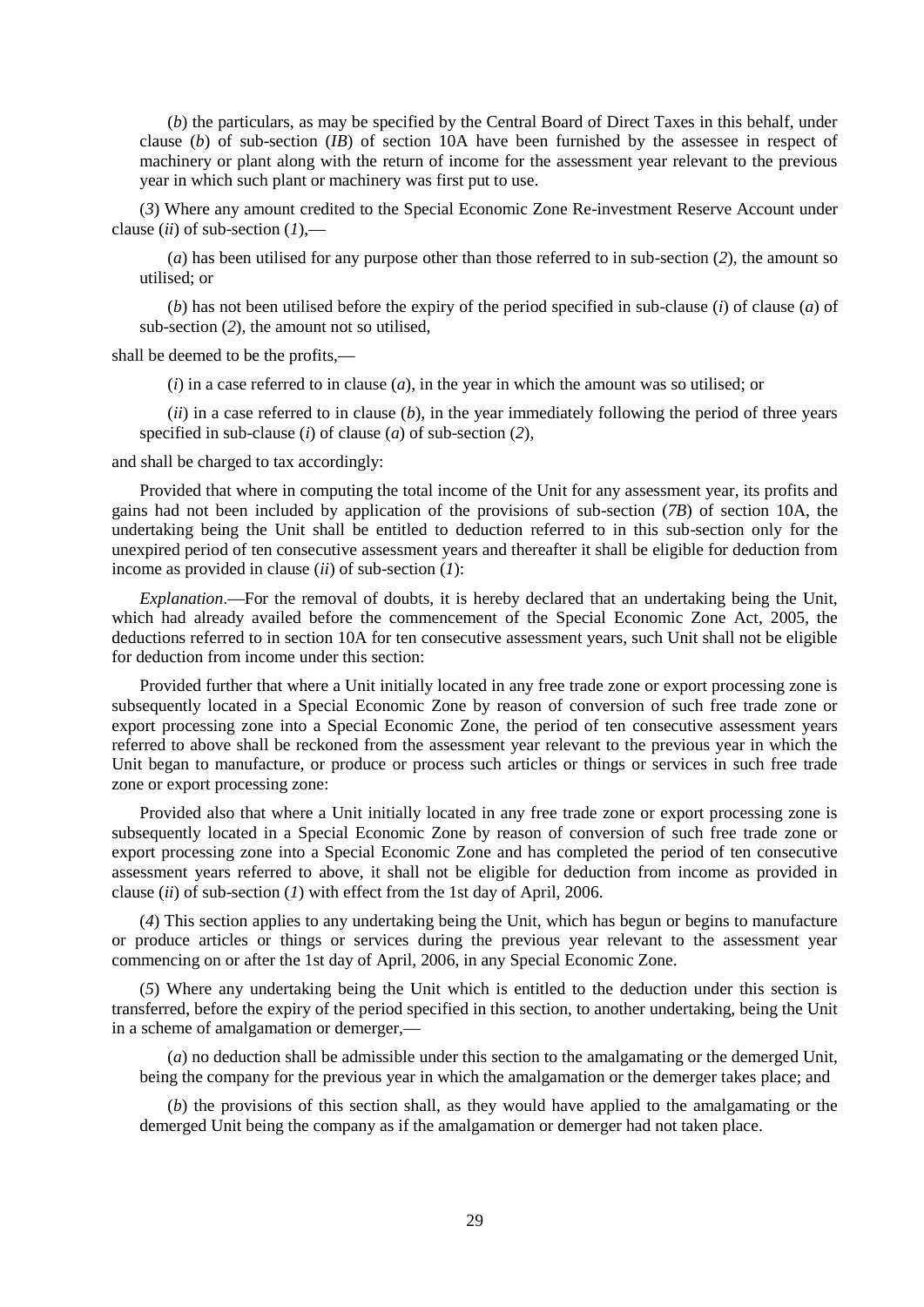(*6*) Loss referred to in sub-section (*1*) of section 72 or sub-section (*1*) or sub-section (*3*) of section 74, in so far as such loss relates to the business of the undertaking, being the Unit shall be allowed to be carried forward or set off.

(*7*) For the purposes of sub-section (*1*), the profits derived from the export of articles or things or services (including computer software) shall be the amount which bears to the profits of the business of the undertaking, being the Unit, the same proportion as the export turnover in respect of such articles or things or services bears to the total turnover of the business carried on by the assessee.

(*8*) The provisions of sub-sections (*5*) and (*6*) of section 10A shall apply to the articles or things or services referred to in sub-section (*1*) as if**—**

(*a*) for the figures, letters and word "1st April, 2001", the figures, letters and word "1st April, 2006" had been substituted;

(*b*) for the word "undertaking", the words "undertaking, being the Unit" had been substituted.

(*9*) The provisions of sub-section (*8*) and sub-section (*10*) of section 80-IA shall, so far as may be, apply in relation to the undertaking referred to in this section as they apply for the purposes of the undertaking referred to in section 80-IA.

*Explanation 1.***—**For the purposes of this section,**—**

(*i*) "export turnover" means the consideration in respect of export by the undertaking, being the Unit of articles or things or services received in, or brought into, India by the assessee but does not include freight, telecommunication charges or insurance attributable to the delivery of the articles or things outside India or expenses, if any, incurred in foreign exchange in rendering of services (including computer software) outside India;

(*ii*) "export in relation to the Special Economic Zones" means taking goods or providing services out of India from a Special Economic Zone by land, sea, air, or by any other mode whether physical or otherwise;

(*iii*) "manufacture" shall have the same meaning as assigned to it in clause (*r*) of section 2 of the Special Economic Zones Act, 2005;

(i*v*) "relevant assessment year" means any assessment year falling within a period of fifteen consecutive assessment years referred to in this section;

(*v*) "Special Economic Zone" and "Unit" shall have the same meanings as assigned to them under clause (*za*) and (*zc*) of section 2 of the Special Economic Zones Act, 2005.

*Explanation 2.***—**For the removal of doubts, it is hereby declared that the profits and gains derived from on site development of computer software (including services for development of software) outside India shall be deemed to be the profits and gains derived from the export of computer software outside India;

(*d*) after section 54G, the following section shall be inserted, namely:**—**

"54GA. *Exemption of capital gains on transfer of assets in cases of shifting of industrial undertaking from urban area to any Special Economic Zone.***—**(*1*) Notwithstanding anything contained in section 54G, where the capital gain arises from the transfer of a capital asset, being machinery or plant or building or land or any rights in building or land used for the purposes of the business of an industrial undertaking situate in an urban area, effected in the course of, or in consequence of the shifting of such industrial undertaking to any Special Economic Zone, whether developed in any urban area or any other area and the assessee has within a period of one year before or three years after the date on which the transfer took place,**—**

(*a*) purchased machinery or plant for the purposes of business of the industrial undertaking in the Special Economic Zone to which the said undertaking is shifted;

(*b*) acquired building or land or constructed building for the purposes of his business in the Special Economic Zone;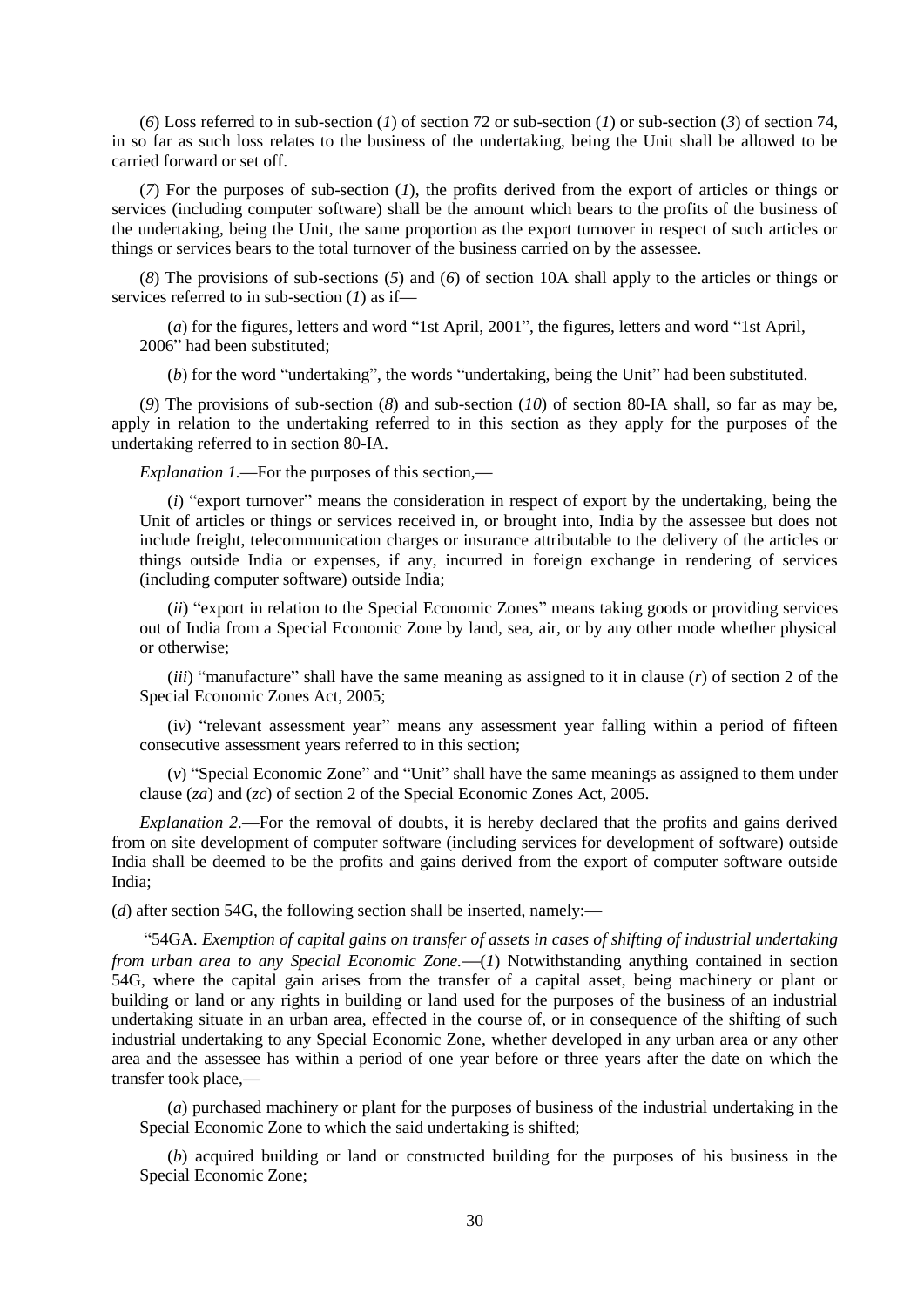(*c*) shifted the original asset and transferred the establishment of such undertaking to the Special Economic Zone; and

(*d*) incurred expenses on such other purposes as may be specified in a scheme framed by the Central Government for the purposes of this section,

then, instead of the capital gain being charged to income-tax as income of the previous year in which the transfer took place, it shall, subject to the provisions of sub-section (*2*), be dealt with in accordance with the following provisions of this section, that is to say,**—**

(*i*) if the amount of the capital gain is greater than the cost and expenses incurred in relation to all or any of the purposes mentioned in clauses (*a*) to (*d*) (such cost and expenses being hereafter in this section referred to as the new asset), the difference between the amount of the capital gain and the cost of the new asset shall be charged under section 45 as the income of the previous year; and for the purpose of computing in respect of the new asset any capital gain arising from its transfer within a period of three years of its being purchased, acquired, constructed or transferred, as the case may be, the cost shall be Nil; or

(*ii*) if the amount of the capital gain is equal to, or less than, the cost of the new asset, the capital gain shall not be charged under section 45, and for the purpose of computing in respect of the new asset any capital gain arising from its transfer within a period of three years of its being purchased, acquired, constructed or transferred, as the case may be, the cost shall be reduced by the amount of the capital gain.

# *Explanation*.**—**In this sub-section,**—**

(*a*) "Special Economic Zone" shall have the meaning assigned to it in clause (*za*) of the Special Economic Zones Act, 2005;

(*b*) "urban area" means any such area within the limits of a municipal corporation or municipality as the Central Government may, having regard to the population, concentration of industries, need for proper planning of the area and other relevant factors, by general or special order, declare to be an urban area for the purposes of this sub-section.

(*2*) The amount of capital gain which is not appropriated by the assessee towards the cost and expenses incurred in relation to all or any of the purposes mentioned in clauses (*a*) to (*d*) of sub-section (*1*) within one year before the date on which the transfer of the original asset took place, or which is not utilised by him for all or any of the purposes aforesaid before the date of furnishing the return of income under section 139, shall be deposited by him before furnishing such return [such deposit being made in any case not later than the due date applicable in the case of the assessee for furnishing the return of income under sub-section (*1*) of section 139] in an account in any such bank or institution as may be specified in, and utilised in accordance with, any scheme which the Central Government may, by notification, frame in this behalf and such return shall be accompanied by proof of such deposit; and, for the purposes of sub-section (*1*), the amount, if any, already utilised by the assessee for all or any of the aforesaid purposes together with the amount so deposited shall be deemed to be the cost of the new asset:

Provided that if the amount deposited under this sub-section is not utilised wholly or partly for all or any of the purposes mentioned in clauses (*a*) to (*d*) of sub-section (*1*) within the period specified in that sub-section, then,**—**

(*i*) the amount not so utilised shall be charged under section 45 as the income of the previous year in which the period of three years from the date of the transfer of the original asset expires; and

(*ii*) the assessee shall be entitled to withdraw such amount in accordance with the scheme aforesaid.";

(*e*) in section 80-IA, after sub-section (*12*), the following section shall be inserted, namely:**—**

"(*13*) nothing contained in this section shall apply to any Special Economic Zones notified on or after the 1st day of April, 2005 in accordance with the scheme referred to in sub-clause (*iii*) of clause (*c*) of sub-section (*4*)".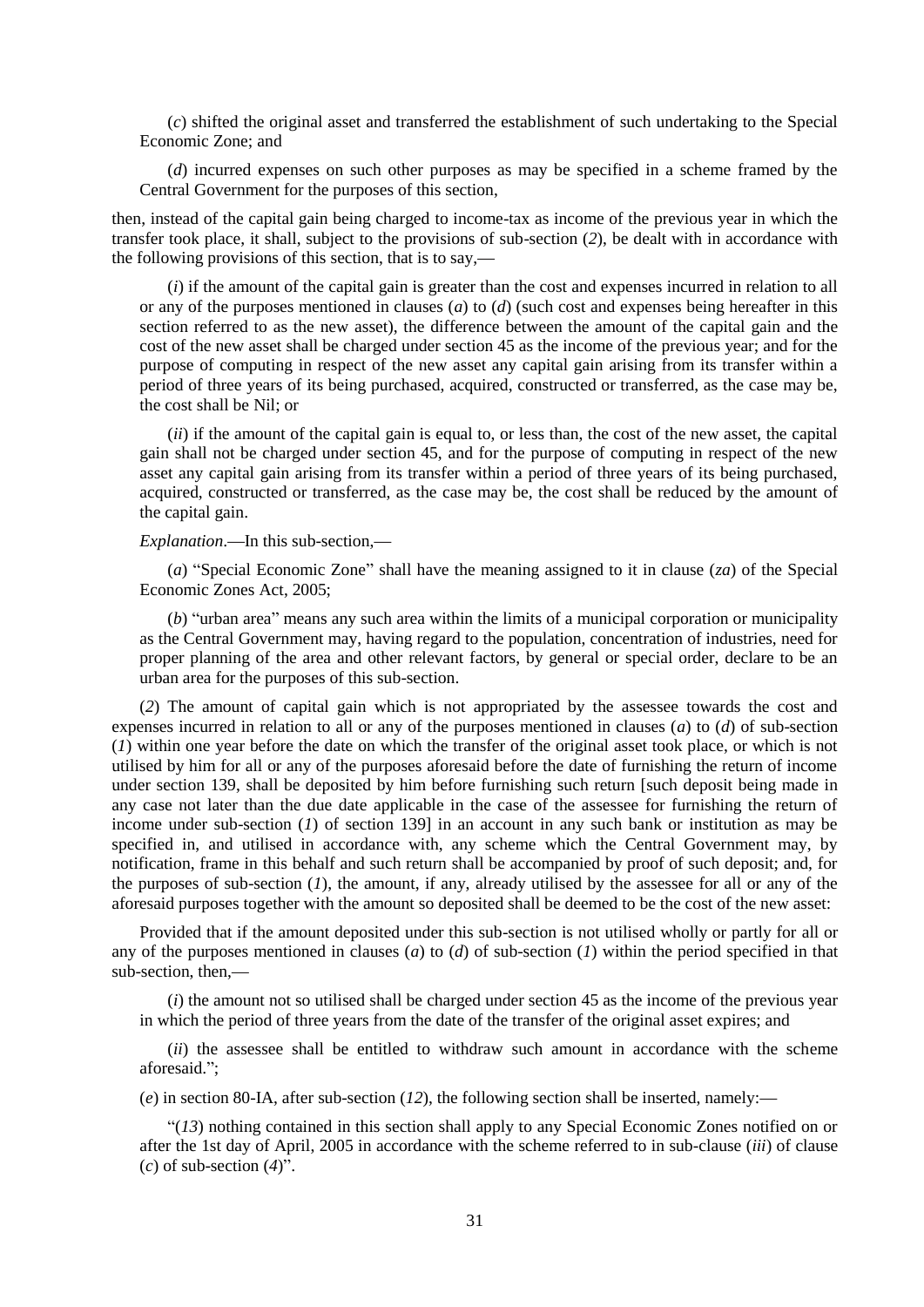(*f*) after section 80-IA, the following section shall be inserted, namely:**—**

"80-I AB. *Deductions in respect of profits and gains by an undertaking or enterprise engaged in development of Special Economic Zone.***—**(*1*) Where the gross total income of an assessee, being a Developer, includes any profits and gains derived by an undertaking or an enterprise from any business of developing a Special Economic Zone, notified on or after the 1st day of April, 2005 under the Special Economic Zone Act, 2005, there shall, in accordance with and subject to the provisions of this section, be allowed, in computing the total income of the assessee, a deduction of an amount equal to one hundred per cent. of the profits and gains derived from such business for ten consecutive assessment years.

(*2*) The deduction specified in sub-section (*1*) may, at the option of the assessee, be claimed by him for any ten consecutive assessment years out of fifteen years beginning from the year in which a Special Economic Zone has been notified by the Central Government:

Provided that where in computing the total income of any undertaking, being a Developer for any assessment year, its profits and gains had not been included by application of the provisions of sub-section (*13*) of section 80-1A, the undertaking being the Developer shall be entitled to deduction referred to in this section only for the unexpired period of ten consecutive assessment years and thereafter it shall be eligible for deduction from income as provided in sub-section (*1*) or sub-section (*2*), as the case may be:

Provided further that in a case where an undertaking, being a Developer who develops a Special Economic Zone on or after the 1st day of April, 2005 and transfers the operation and maintenance of such Special Economic Zone to another Developer (hereafter in this section referred to as the transferee Developer), the deduction under sub-section (*1*) shall be allowed to such transferee Developer for the remaining period in the ten consecutive assessment years as if the operation and maintenance were not so transferred to the transferee Developer.

(*3*) The provisions of sub-sections (*5*) and sub-sections (*7*) to (*12*) of section 80-IA shall apply to the Special Economic Zones for the purpose of allowing deductions under sub-section (*1*).

*Explanation*.**—**For the purposes of this section, "Developer" and "Special Economic Zone" shall have the same meanings respectively as assigned to them in clauses (*g*) and (*za*) of section 2 of the Special Economic Zones Act, 2005";

(*g*) for section 80LA, the following section shall be substituted, namely:**—**

"80LA. *Deduction in respect of certain incomes of Offshore Banking Units and International Financial Services Centre.*—(*1*) Where the gross total income of an assessee,—

(*i*) being a scheduled bank, or, any bank incorporated by or under the laws of a country outside India; and having an Offshore Banking Unit in a Special Economic Zone; or

(*ii*) being a Unit of an International Financial Services Centre,

includes any income referred to in sub-section (*2*), there shall be allowed, in accordance with and subject to the provisions of this section, a deduction from such income, of an amount equal to—

(*a*) one hundred per cent of such income for five consecutive assessment years beginning with the assessment year relevant to the previous year in which the permission, under clause (*a*) of sub-section (*1*) of section 23 of the Banking Regulation Act, 1949 (10 of 1949) or permission or registration under the Securities and Exchange Board of India Act, 1992 (15 of 1992) or any other relevant law was obtained, and thereafter;

(*b*) fifty per cent. of such income for five consecutive assessment years.

(*2*) The income referred to in sub-section (*1*) shall be the income—

(*a*) from an Offshore Banking Unit in a Special Economic Zone; or

(*b*) from the business referred to in sub-section (*1*) of section 6 of the Banking Regulation Act, 1949 (10 of 1949) with an undertaking located in a Special Economic Zone or any other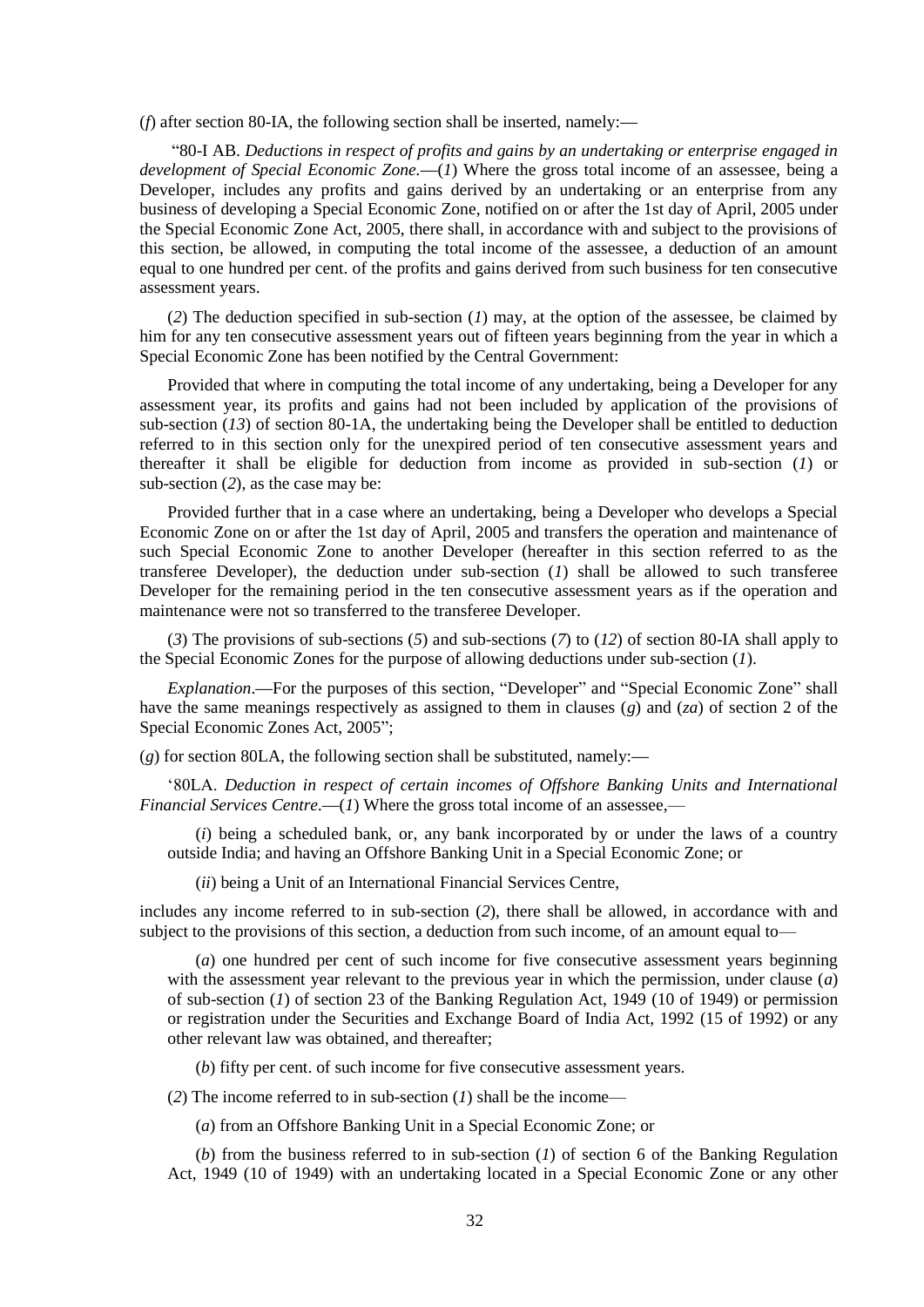undertaking which develops, develops and operates or develops, operates and maintains a Special Economic Zone; or

(*c*) from any Unit of the International Financial Services Centre from its business for which it has been approved for setting up in such a Centre in a Special Economic Zone.

(*3*) No deduction under this section shall be allowed unless the assessee furnishes along with the return of income,—

(*i*) the report, in the form specified by the Central Board of Direct Taxes under clause (*i*) of sub-section (*2*) of section 80LA, as it stood immediately before its substitution by this section, of an accountant as defined in the *Explanation* below sub-section (*2*) of section 288, certifying that the deduction has been correctly claimed in accordance with the provisions of this section; and

(*ii*) a copy of the permission obtained under clause (*a*) of sub-section (*1*) of section 23 of the Banking Regulation Act, 1949 (10 of 1949).

*Explanation*.—For the purposes of this section,—

(*a*) "International Financial Services Centre" shall have the same meaning as assigned to it in clause (*q*) of section 2 of the Special Economic Zones Act, 2005;

(*b*) "scheduled bank" shall have the same meaning as assigned to it in clause (*e*) of section 2 of the Reserve Bank of India Act, 1934 (2 of 1934);

(*c*) "Special Economic Zone" shall have the same meaning as assigned to it in clause (*za*) of section 2 of the Special Economic Zones Act, 2005;

(*d*) "Unit" shall have the same meaning as assigned to it in clause (*zc*) of section 2 of the Special Economic Zones Act, 2005;

(*h)* in section 115JB, after sub-section (*5*), the following sub-section shall be inserted, namely:**—**

"(*6*) The provisions of this section shall not apply to the income accrued or arising on or after the 1st day of April, 2005 from any business carried on, or services rendered, by an entrepreneur or a Developer, in a Unit or Special Economic Zone, as the case may be.".

(*i*) in section 115-0*,* after sub-section (*5*), the following sub-section shall be inserted, namely:**—**

"(*6*) Notwithstanding anything contained in this section, no tax on distributed profits shall be chargeable in respect of the total income of an undertaking or enterprise engaged in developing or developing and operating or developing, operating and maintaining a Special Economic Zone for any assessment year on any amount declared, distributed or paid by such Developer or enterprise, by way of dividends (whether interim or otherwise) on or after the 1st day of April, 2005 out of its current income either in the hands of the Developer or enterprise or the person receiving such dividend not falling under clause (23*G*) of section 10.";

(*j*) in section 197A, after sub-section (*1C*), the following sub-section shall be inserted, namely:**—**

(*1D*) Notwithstanding anything contained in this section, no deduction of tax shall be made by the Offshore Banking Unit from the interest paid**—**

(*a*) on deposit made on or after the 1st day of April, 2005, by a non-resident or a person not ordinarily resident in India; or

(*b*) on borrowings, on or after the 1st day of April, 2005, from a non-resident or a person not ordinarily resident in India.

*Explanation*.**—**For the purposes of this sub-section "Offshore Banking Unit" shall have the same meaning as assigned to it in clause (*u*) of section 2 of the Special Economic Zones Act, 2005.'.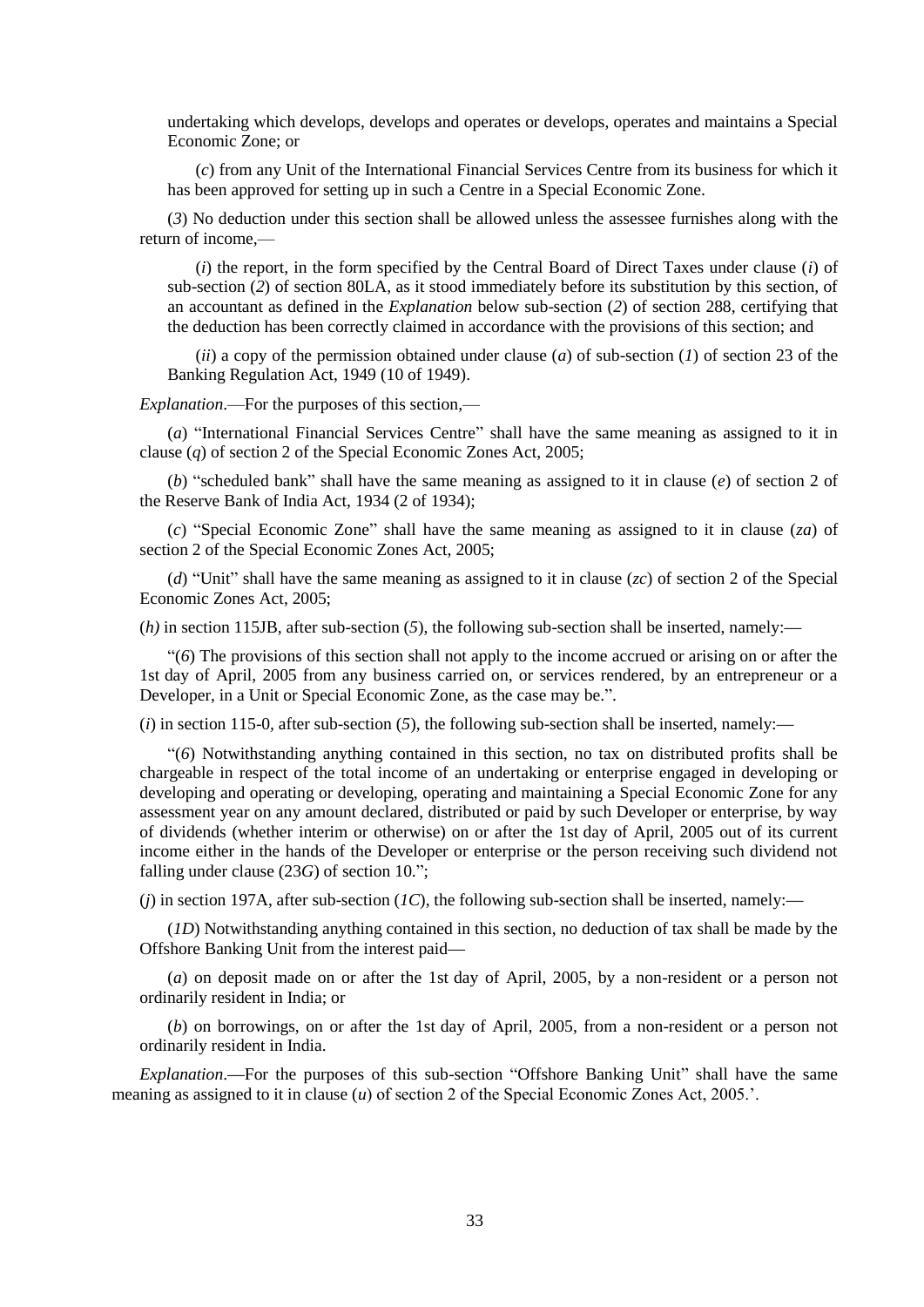#### THE THIRD SCHEDULE

### (*See* section 57)

#### AMENDMENT TO CERTAIN ENACTMENTS

#### PART I

## AMENDMENTS TO THE INSURANCE ACT, 1938

### (4 OF 1938)

**1**. In section 2C, in sub-section (*1*), after the third proviso, insert:**—**

"Provided also an insurer, being an Indian Insurance Company, insurance co-operative society or a body corporate referred to in clause (*c*) of this sub-section carrying on the business of insurance, may carry on any business of insurance in any Special Economic Zone as defined in clause (*za*) of section 2 of the Special Economic Zones Act, 2005.".

**2**. After section 2C, insert**—**

*"*2CA*. Power of Central Government to apply provisions of this Act to Special Economic Zones*.**—** The Central Government may, by notification, direct that any of the provisions of this Act,**—**

(*a*) shall not apply to insurer, being an Indian Insurance Company, insurance co-operative society or a body corporate referred to in clause  $(c)$  of sub-section  $(I)$  of section 2C, carrying on the business of insurance, in any Special Economic Zone as defined in clause (*za*) of section 2 of the Special Economic Zones Act, 2005; or

(*b*) shall apply to any insurer, being an Indian Insurance Company, insurance co-operative society or a body corporate referred to in clause  $(c)$  of sub-section  $(I)$  of section  $2C$ , carrying on the business of insurance, in any Special Economic Zone as defined in clause (*za*) of section 2 of the Special Economic Zones Act, 2005 only with such exceptions, modifications and adaptations as may be specified in the notification.".

### PART II

#### AMENDMENTS TO THE BANKING REGULATION ACT, 1949

#### (10 OF 1949)

**1.** Section 53 shall be renumbered as sub-section (*1*) thereof and in sub-section (*1*) as so re-numbered, for "banking company or institution or to any class of banking companies", substitute,**—**

"banking company or institution or to any class of banking companies or any of their branches functioning or located in any Special Economic Zone established under the Special Economic Zones Act, 2005.".

**2.** After sub-section (*1*) as so numbered, the following sub-section shall be inserted, namely:**—**

"(*2*) A copy of every notification proposed to be issued under sub-section (*1*), shall be laid in draft before each House of Parliament, while it is in session, for a total period of thirty days which may be comprised in one session or in two or more successive sessions, and if, before the expiry of the session immediately following the session or the successive sessions aforesaid, both Houses agree in disapproving the issue of the notification or both Houses agree in making any modification in the notification, the notification shall not be issued or, as the case may be, shall be issued only in such modified form as may be agreed upon by both the Houses.".